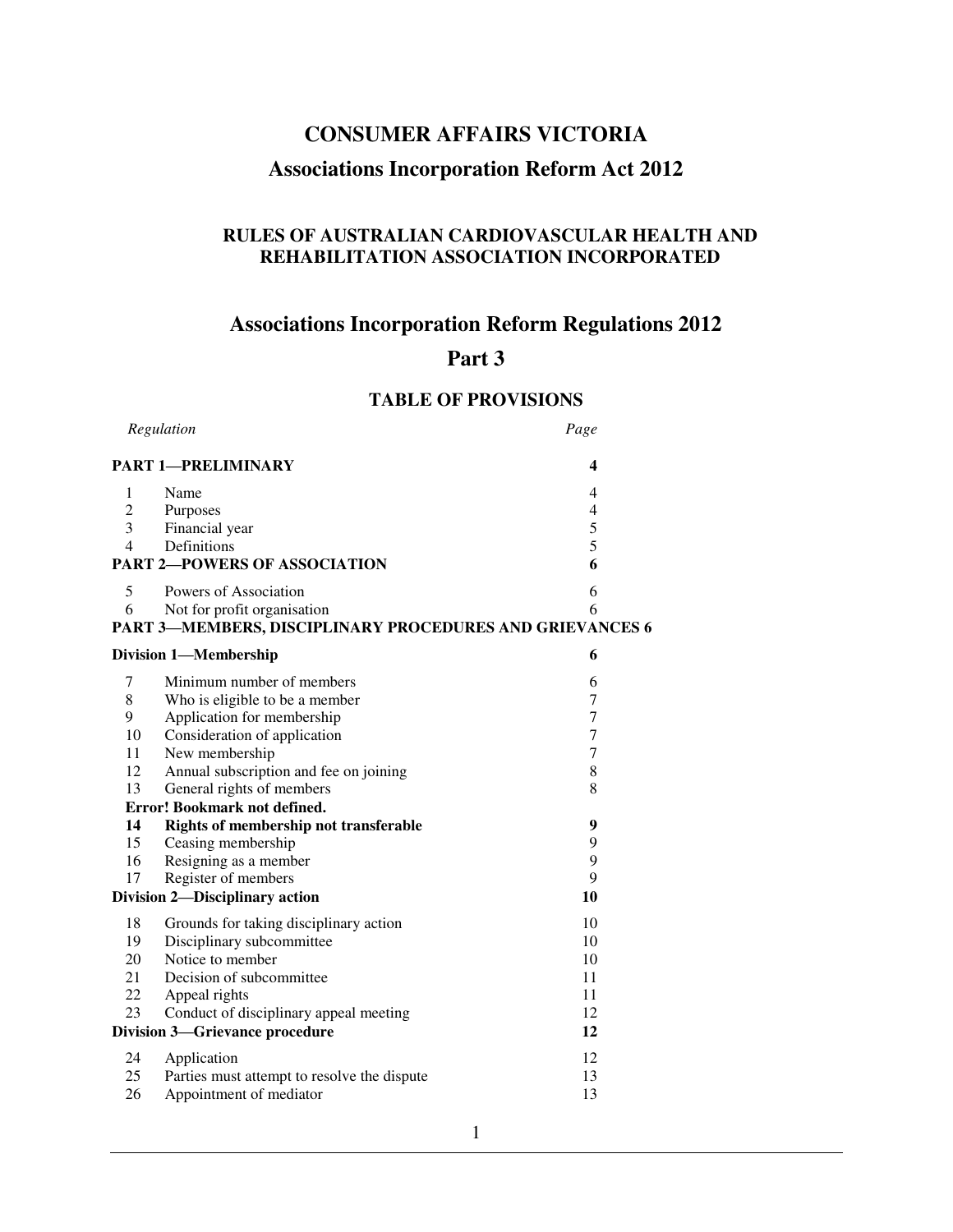| 27 | <b>Mediation</b> process                                      | 13       |
|----|---------------------------------------------------------------|----------|
| 28 | Failure to resolve dispute by mediation                       | 13       |
|    | <b>PART 4-GENERAL MEETINGS OF THE ASSOCIATION</b>             | 13       |
|    |                                                               |          |
| 29 | Annual general meetings                                       | 14       |
| 30 | Special general meetings                                      | 14<br>15 |
| 31 | Special general meeting held at request of members            |          |
| 32 | Notice of general meetings                                    | 15       |
| 33 | Proxies                                                       | 16       |
| 34 | Use of technology                                             | 16       |
| 35 | Quorum at general meetings                                    | 17       |
| 36 | Adjournment of general meeting                                | 17       |
| 37 | Voting at general meeting                                     | 18       |
| 38 | Special resolutions                                           | 18       |
| 39 | Determining whether resolution carried                        | 18       |
| 40 | Minutes of general meeting                                    | 19       |
|    | <b>PART 5-COMMITTEE</b>                                       | 19       |
|    | <b>Division 1-Powers of Committee</b>                         | 19       |
| 41 |                                                               | 19       |
|    | Role and powers                                               |          |
| 42 | Delegation                                                    | 20       |
|    | Division 2-Composition of Committee and duties of members     | 20       |
| 43 | Composition of Committee                                      | 20       |
| 44 | <b>General Duties</b>                                         | 20       |
| 45 | President                                                     | 21       |
| 46 | The President Elect                                           | 22       |
| 47 | The Vice President                                            | 22       |
| 48 | Secretary                                                     | 22       |
| 49 | Treasurer                                                     | 23       |
|    | Division 3—Election of Committee members and tenure of office | 24       |
|    |                                                               |          |
| 50 | Who is eligible to be a Committee member                      | 24       |
| 51 | Positions to be declared vacant                               | 24       |
| 52 | <b>Nominations</b>                                            | 24       |
| 53 | Election of President Elect.                                  | 24       |
| 54 | Election of ordinary members                                  | 25       |
| 55 | <b>Ballot</b>                                                 | 25       |
| 56 | Term of office                                                | 26       |
| 57 | Vacation of office                                            | 26       |
| 58 | Filling casual vacancies                                      | 27       |
|    | <b>Division 4—Meetings of Committee</b>                       | 27       |
| 59 | Meetings of Committee                                         | 28       |
| 60 | Notice of meetings                                            | 28       |
| 61 | <b>Urgent</b> meetings                                        | 28       |
| 62 | Procedure and order of business                               | 28       |
| 63 | Use of technology                                             | 29       |
| 64 | <b>Circulatory Resolutions</b>                                | 30       |
| 65 | Quorum                                                        | 30       |
| 66 | Voting                                                        | 31       |
| 67 | Conflict of interest                                          | 31       |
| 68 | Minutes of meeting                                            | 31       |
| 69 | Leave of absence                                              | 31       |
|    | <b>PART 6-FINANCIAL MATTERS</b>                               | 32       |
| 70 | Source of funds                                               | 32       |
|    |                                                               |          |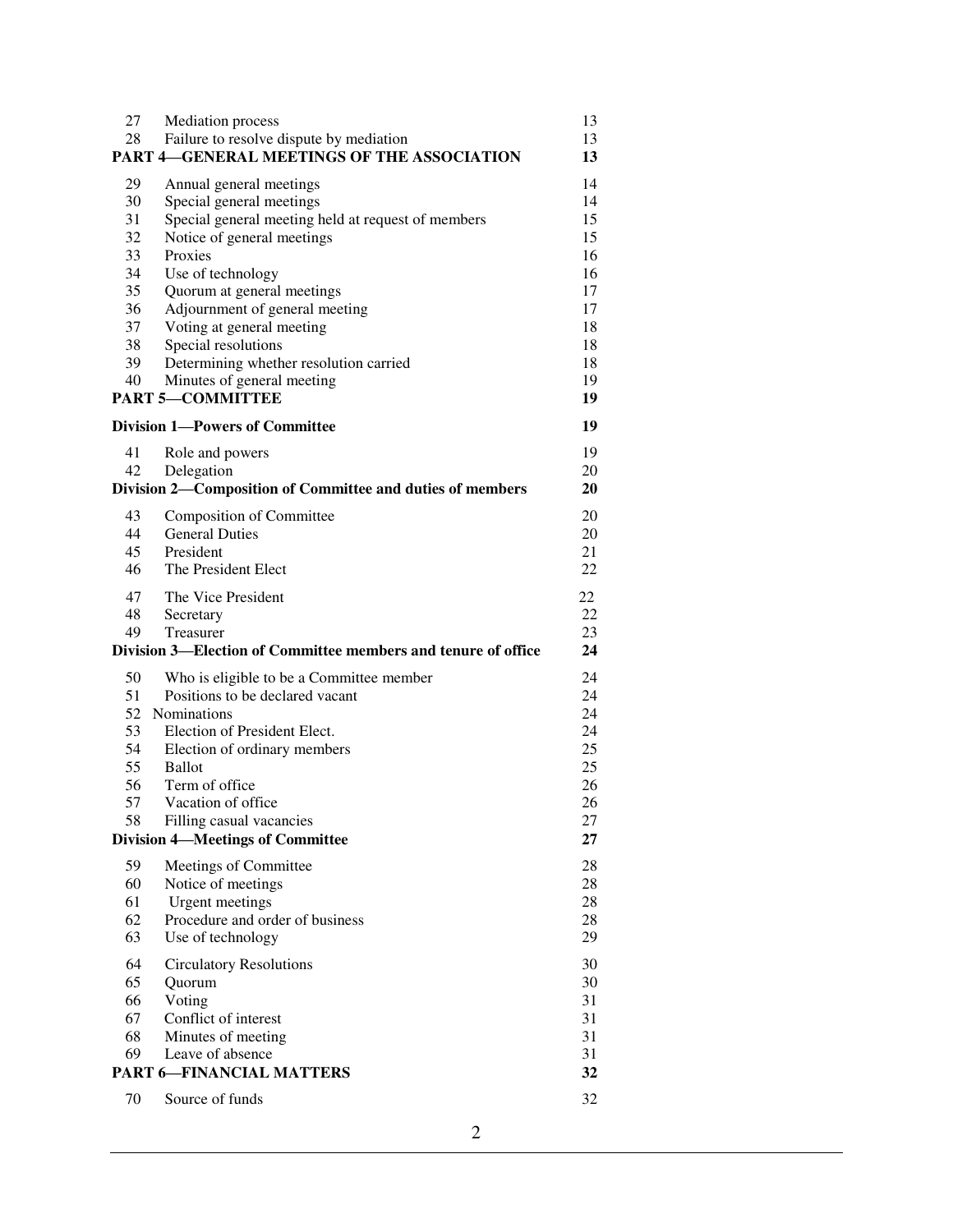| 71 | Management of funds                         | 32 |  |
|----|---------------------------------------------|----|--|
| 72 | Financial records                           | 32 |  |
| 73 | Financial statements                        | 33 |  |
|    | PART 7—GENERAL MATTERS                      | 33 |  |
| 74 | Common seal                                 | 33 |  |
| 75 | Registered address                          | 33 |  |
| 76 | Notice requirements                         | 34 |  |
| 77 | Custody and inspection of books and records | 34 |  |
| 78 | Winding up and cancellation                 | 35 |  |
| 79 | Alteration of Rules                         | 35 |  |
|    |                                             |    |  |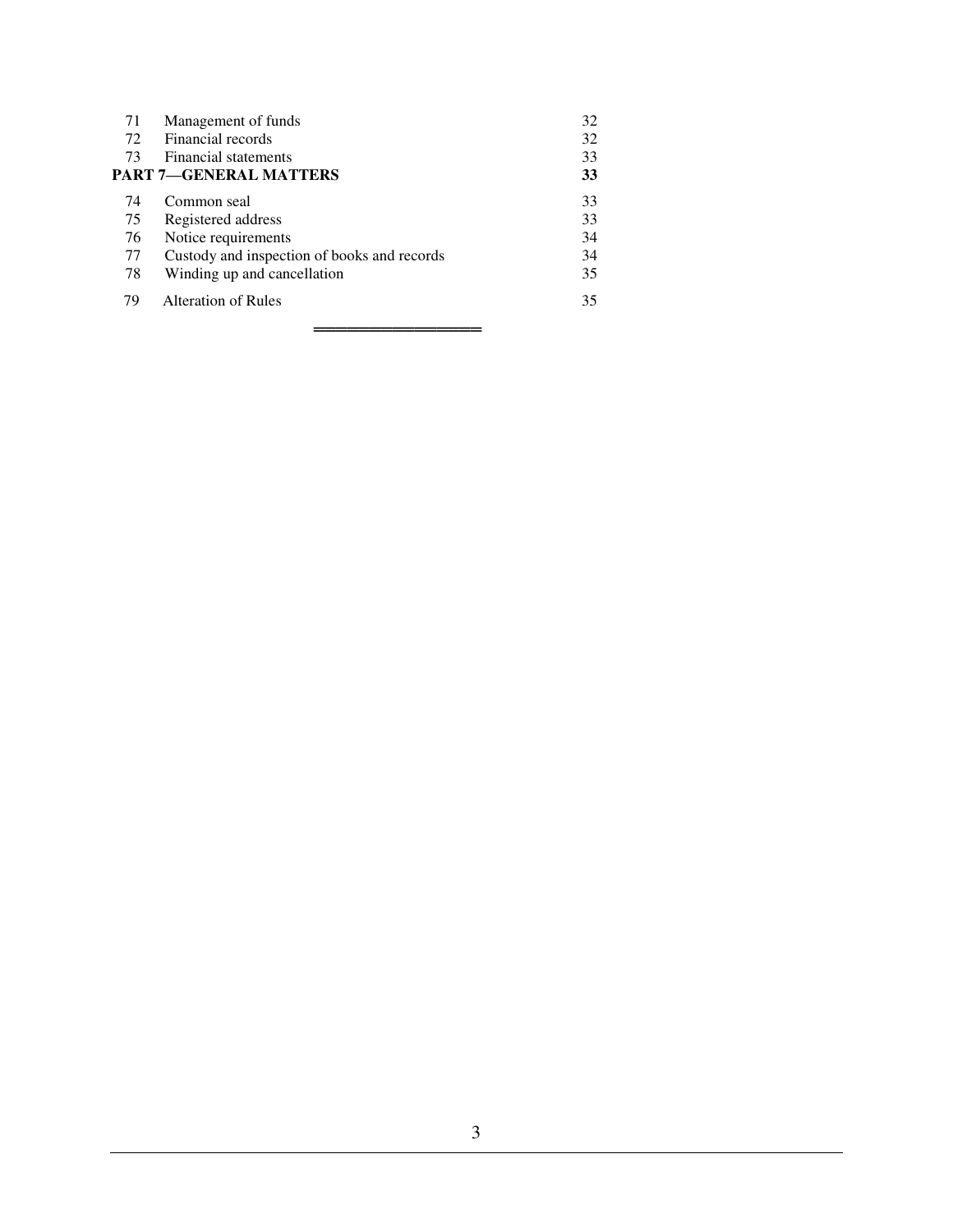### **Model Rules for an Incorporated Association**

#### **Note**

The persons who from time to time are members of the Association are an incorporated association by the name given in rule 1 of these Rules.

Under section 46 of the **Associations Incorporation Reform Act 2012**, these Rules are taken to constitute the terms of a contract between the Association and its members.

#### **PART 1—PRELIMINARY**

### **1 Name**

The name of the incorporated association is "Australian Cardiovascular Health and Rehabilitation Association Incorporated".

#### **Note**

Under section 23 of the Act, the name of the association and its registration number must appear on all its business documents.

### **2 Purposes**

The purposes of the association are:

- a) To operate as a not for -profit organisation promoting cardiovascular health in Australia.
- b) To provide a means for co-operation between health professionals with an interest in cardiovascular health.
- c) To provide opportunities for the exchange of information relating to cardiovascular health.
- d) To promote and provide education in cardiovascular health service delivery.
- e) To promote ongoing research in cardiovascular health.
- f) To assist in the establishment and support in each State or Territory of Australia of organisations (whether incorporated or not) having aims and objects similar to those of the Association ("State Groups").
- g) To act as a co-ordinating body for State Groups and to promote and encourage the dissemination of information between them.
- h) To collaborate with any organisations with similar to those of the Association.
- i) To promote multidisciplinary cardiovascular health care.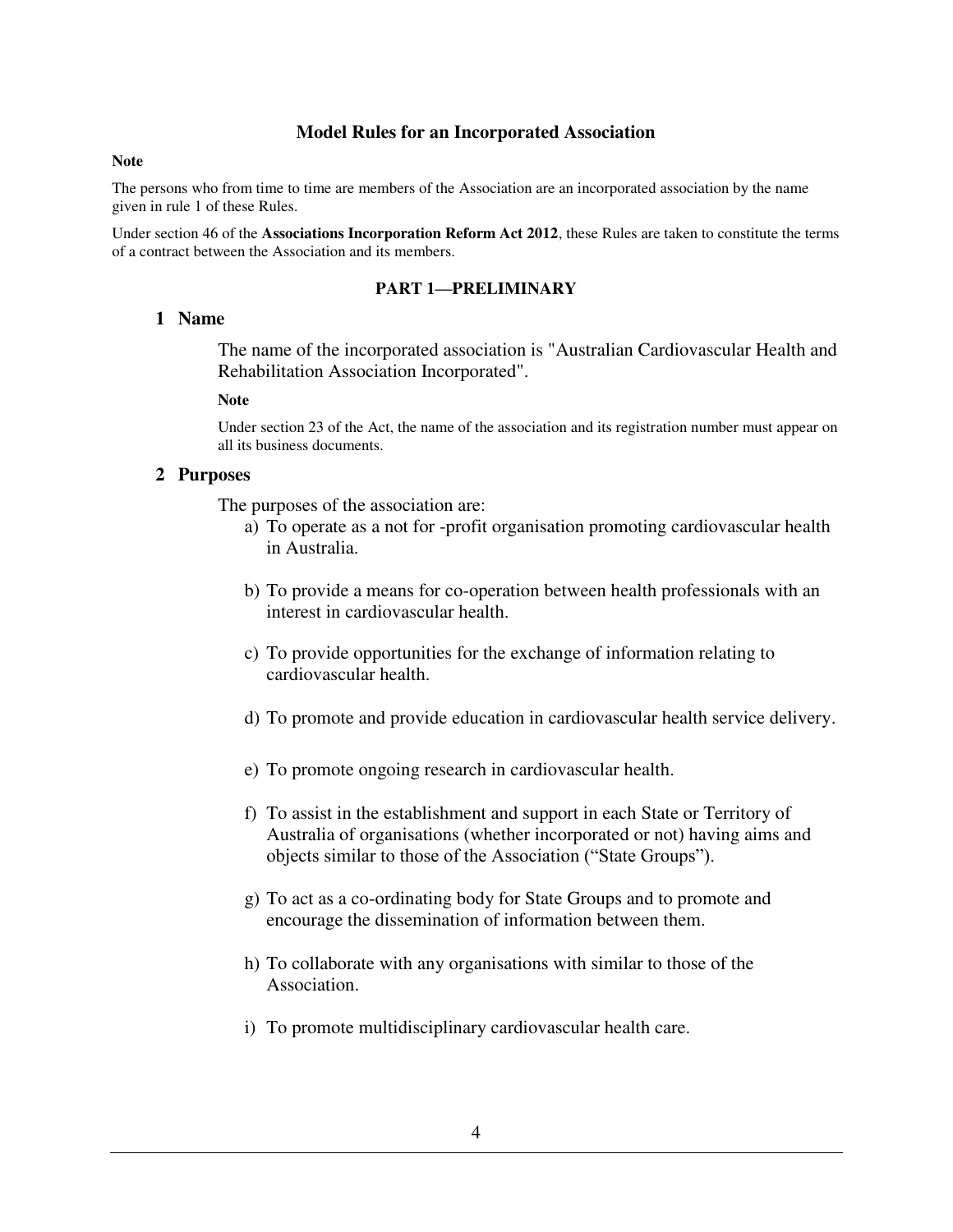j) To influence reform of policies of the Commonwealth, the States or the Territories where these have relevance to the prevention of cardiovascular health.

# **3 Financial year**

The financial year of the Association is each period of 12 months ending on June  $30^{\text{th}}$ .

# **4 Definitions**

In these Rules—

- *absolute majority*, of the Committee, means a majority of the committee members currently holding office and entitled to vote at the time (as distinct from a majority of committee members present at a committee meeting);
- *Chairperson*, of a general meeting or committee meeting, means the person chairing the meeting as required under rule 45;
- *Committee* means the Committee having management of the business of the Association;
- *committee meeting* means a meeting of the Committee held in accordance with these Rules;
- *committee member* means a member of the Committee elected or appointed under Division 3 of Part 5;
- *disciplinary appeal meeting* means a meeting of the members of the Committee convened under rule 22(3);
- *disciplinary meeting* means a meeting of the Committee convened for the purposes of rule 21;
- *disciplinary subcommittee* means the subcommittee appointed under rule 19;
- *financial year* means the 12 month period specified in rule 3;
- *general meeting* means a general meeting of the members of the Association convened in accordance with Part 4 and includes an annual general meeting, a special general meeting and a disciplinary appeal meeting;
- *member* means a member of the Association:
- *member entitled to vote* means a member who under rule 12(2) is entitled to vote at a general meeting;
- *special resolution* means a resolution that requires not less than three-quarters of the members voting at a general meeting, whether in person or by proxy, to vote in favour of the resolution;
- *the Act* means the **Associations Incorporation Reform Act 2012** and includes any regulations made under that Act;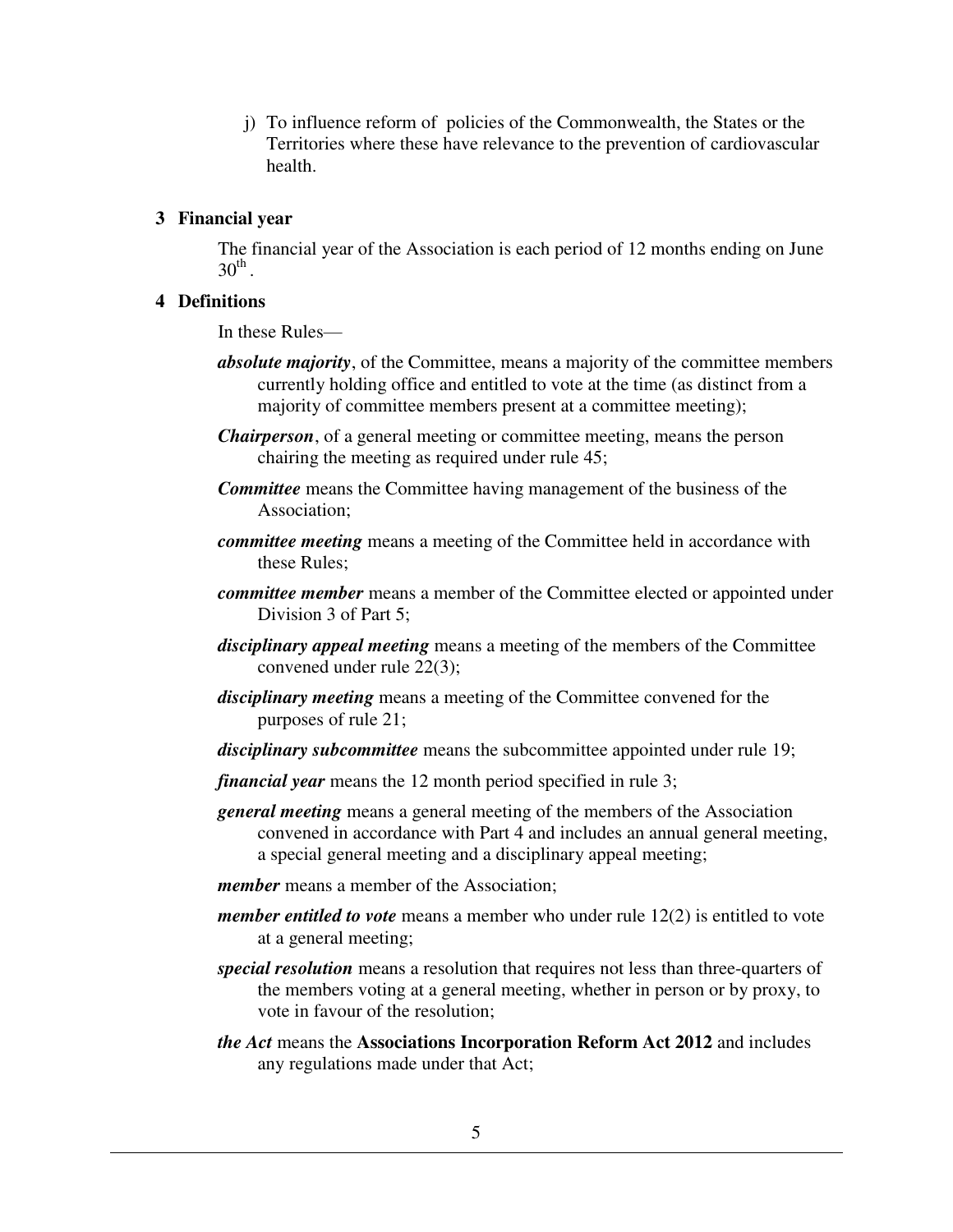- *the Association* means the Australian Cardiovascular Health and Rehabilitation Association Incorporated
- *the Registrar* means the Registrar of Incorporated Associations.

# **PART 2—POWERS OF ASSOCIATION**

### **5 Powers of Association**

- (1) Subject to the Act, the Association has power to do all things incidental or conducive to achieve its purposes.
- (2) Without limiting subrule (1), the Association may—
	- (a) acquire, hold and dispose of real or personal property;
	- (b) open and operate accounts with financial institutions;
	- (c) invest its money in any security in which trust monies may lawfully be invested;
	- (d) raise and borrow money on any terms and in any manner as it thinks fit;
	- (e) secure the repayment of money raised or borrowed, or the payment of a debt or liability;
	- (f) appoint agents to transact business on its behalf;
	- (g) enter into any other contract it considers necessary or desirable.
- (3) The Association may only exercise its powers and use its income and assets (including any surplus) for its purposes.

#### **6 Not for profit organisation**

- (1) The Association must not distribute any surplus, income or assets directly or indirectly to its members.
- (2) Subrule (1) does not prevent the Association from paying a member—
	- (a) reimbursement for expenses properly incurred by the member; or
	- (b) for goods or services provided by the member—

if this is done in good faith on terms no more favourable than if the member was not a member.

**Note** 

Section 33 of the Act provides that an incorporated association must not secure pecuniary profit for its members. Section 4 of the Act sets out in more detail the circumstances under which an incorporated association is not taken to secure pecuniary profit for its members.

# **PART 3—MEMBERS, DISCIPLINARY PROCEDURES AND GRIEVANCES**

# **Division 1—Membership**

# **7 Minimum number of members**

The Association must have at least 5 members.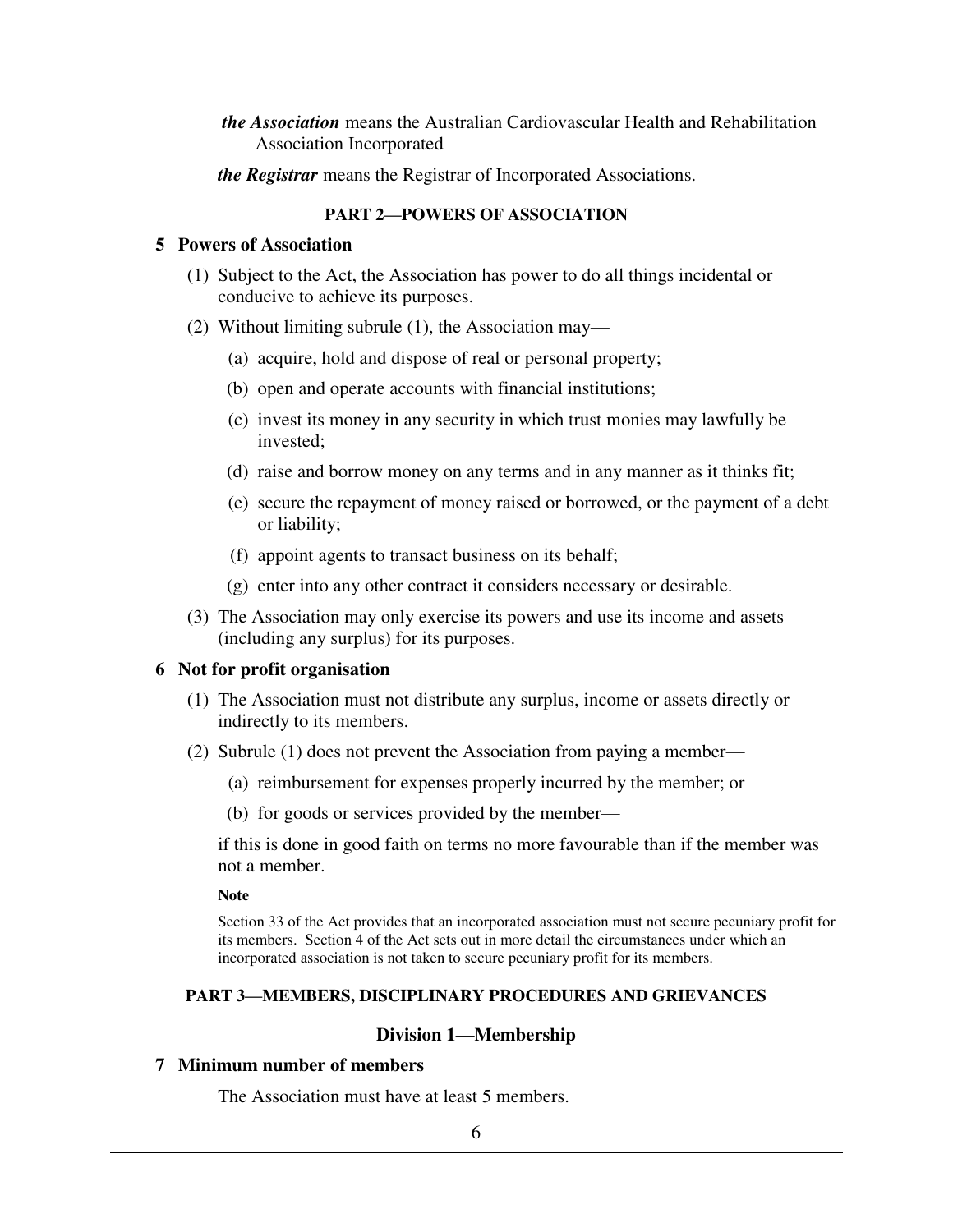# **8 Who is eligible to be a member**

Any person who supports the purposes of the Association is eligible for membership on submission of application for membership (Rule 9) and on payment of the annual registration and joining fee (if any) payable under these rules.

# **9 Application for membership**

- (1) To apply to become a member of the Association, a person must submit a written application in the form set out in Appendix (1) with the ACRA Executive Management Committee stating the person
	- (a) wishes to become a member of the Association; and
	- (b) supports the purposes of the Association; and
	- (c) agrees to comply with these Rules.
- (2) The application—
	- (a) must be signed by the applicant. In the absence of a signature, payment of the registration fee and joining fee (if any) as indicated in 9(2b) will deem as having accepted of the terms of membership; and
	- (b) shall be lodged with payment of the annual registration fee and joining fee (if any) and
	- (c) shall include proof of professional qualifications; or
	- (d) shall include documentation of employment or professional interest in the

area of cardiovascular health, rehabilitation or prevention

**Note** 

The joining fee is the fee (if any) determined by the Association under rule 12(3).

# **10 Consideration of application**

- (1) As soon as practicable after submission of an application and payment of the annual registration fee and joining fee (if any) is received, the Secretary of the Association must notify the applicant in writing that he or she has been approved for membership of the Association and full membership privileges will be activated
- (2) If the applicant fails to provide evidence as outlined in 9 (2) then the Secretary will return any money accompanying the application to the applicant
- (3) No reason need be given for the rejection of an application.

# **11 New membership**

 (1) If an application for membership is approved the Secretary must, as soon as practicable, enter the name and address of the new member, and the date of becoming a member, in the register of members.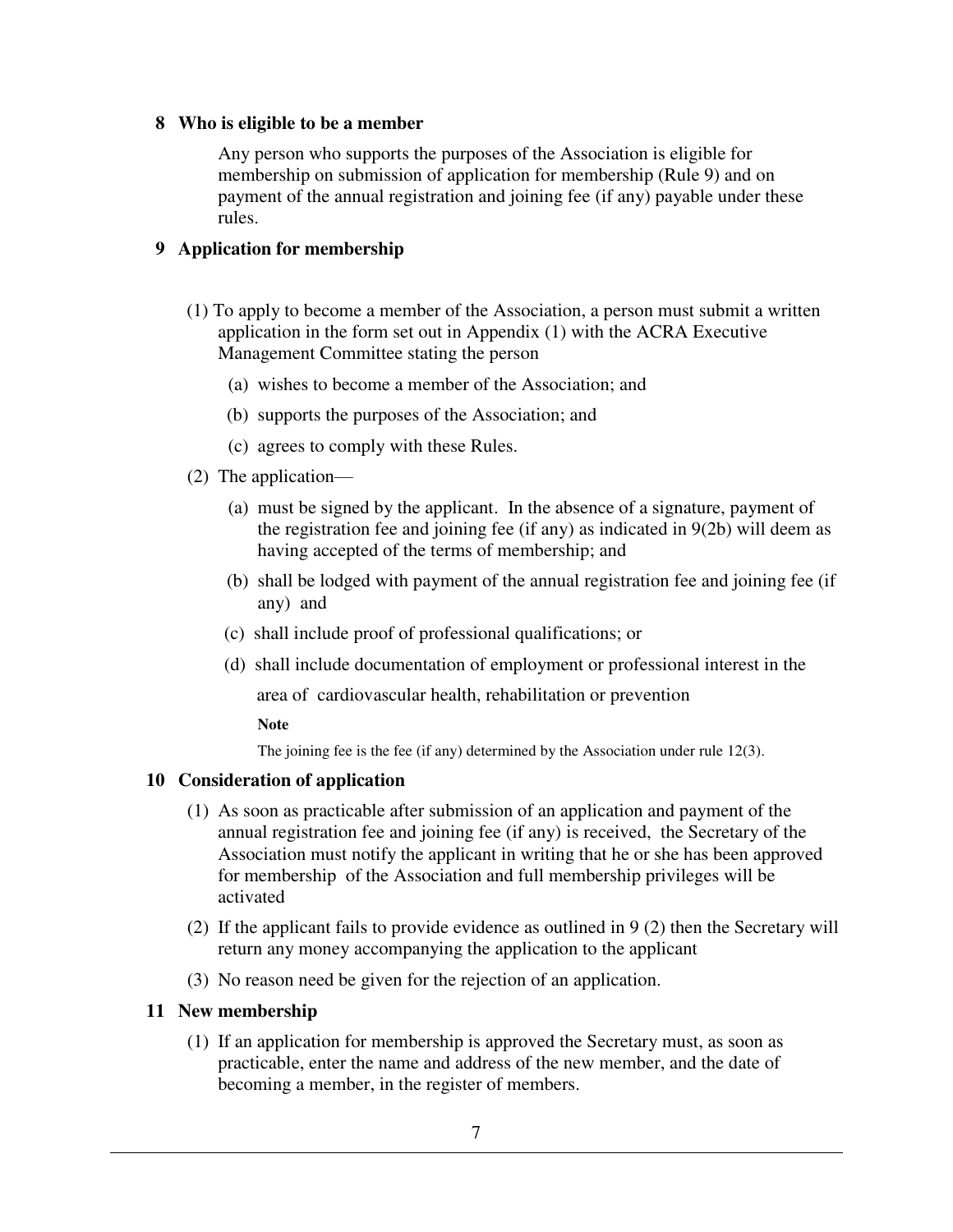- (2) A person becomes a member of the Association and, subject to rule 13(2), is entitled to exercise his or her rights of membership from the date, whichever is the later, on which—
	- (a) the person submits their signed application form
	- (b) the person pays the joining fee (where applicable) and annual registration fee.

### **12 Annual registration and fee on joining**

- (1) The entrance fee shall be such an amount determined at the sole discretion of the ACRA Executive Management Committee. The entrance fee
	- (a) Shall include an initial joining fee that shall be waived if joining at an ACRA or State Group event
	- (b) Shall be reviewed and determined each year by the ACRA Executive Management Committee; and
	- (c) The EMC cannot increase the annual fee by more than  $5\%$  annually without appropriate notification of the membership (Rule 33) and presentation at an Annual General Meeting.
- (2) At each annual general meeting, the Association must announce—
- (a) the amount of the annual subscription (if any) for the following financial year; and
- (b) the date any fee increase shall occur being no later than the  $30<sup>th</sup>$  of June following the Annual General meeting
- (3) The annual subscription fee for Association members
- (a) Shall be paid on or before the  $30<sup>th</sup>$  June annually
- (4) The rights of a member (including the right to vote) who has not paid the annual subscription by the 30 days past the due date are suspended until the subscription is paid.

### **13 General rights of members**

- (1) A member of the Association who is entitled to vote has the right—
	- (a) to receive notice of general meetings and of proposed special resolutions in the manner and time prescribed by these Rules; and
	- (b) to submit items of business for consideration at a general meeting; and
	- (c) to attend and be heard at general meetings; and
	- (d) to vote at a general meeting; and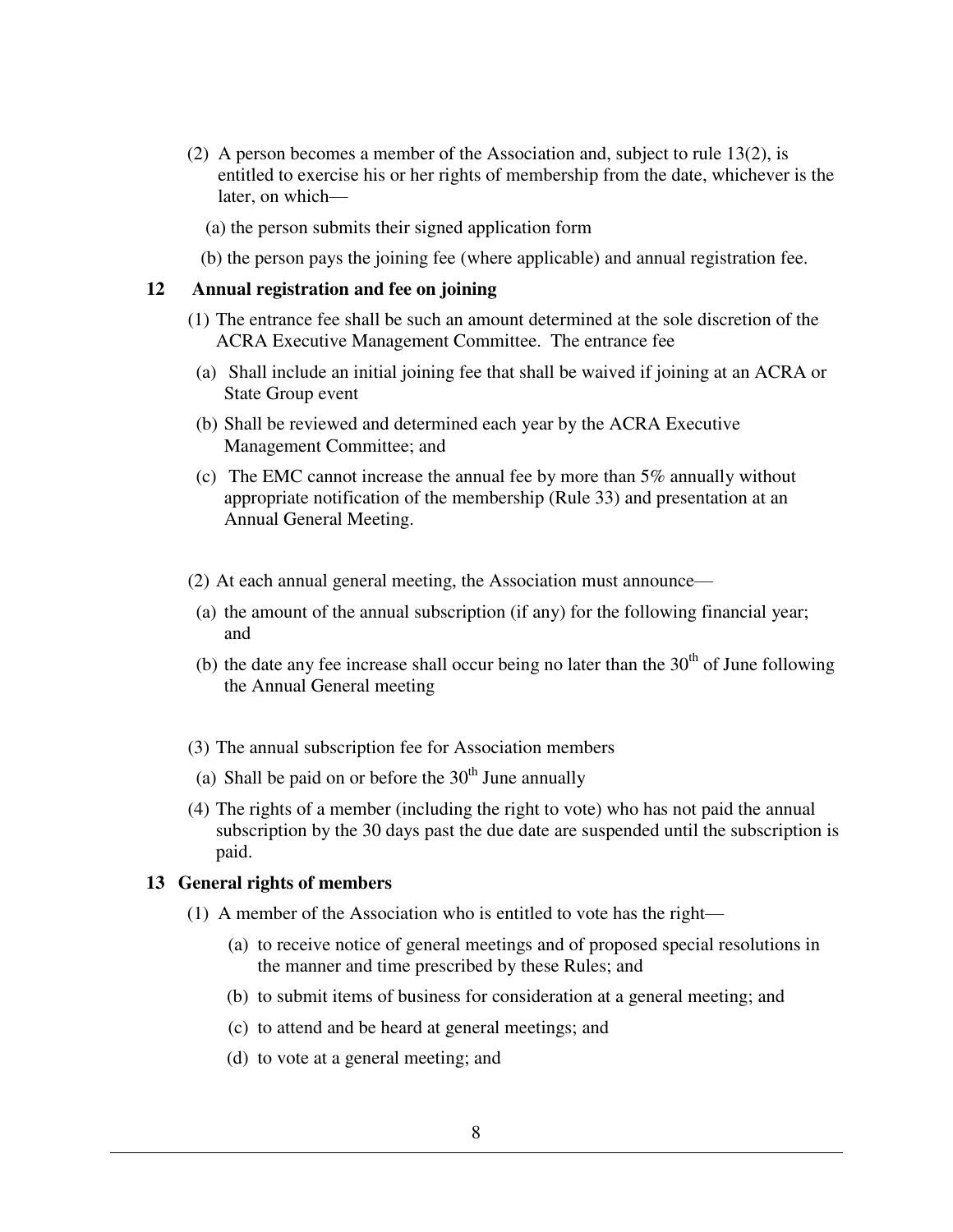- (e) to have access to the minutes of general meetings and other documents of the Association as provided under rule 77; and
- (f) to inspect the register of members.
- (2) A member is entitled to vote if the member's membership rights are not suspended for any reason

### **14 Rights of membership not transferable**

The rights of a member are not transferable and end when membership ceases.

### **15 Ceasing membership**

- (1) The membership of a person ceases on resignation, expulsion or death.
- (2) If a person ceases to be a member of the Association, the Secretary must, as soon as practicable, enter the date the person ceased to be a member in the register of members.

#### **16 Resigning as a member**

(1) A member may resign by notice in writing given to the Association.

#### **Note**

Rule 77(3) sets out how notice may be given to the association. It includes by post or by handing the notice to a member of the committee.

- (2) A member is taken to have resigned if—
	- (a) the member's annual subscription is more than 2 months in arrears; and
		- (i) the ACRA executive officer has made a written request to the member to confirm that he or she wishes to remain a member; and
		- (ii) the member has not, within 2 months after receiving that request, confirmed in writing that he or she wishes to remain a member.

### **17 Register of members**

- (1) The Secretary must keep and maintain a register of members that includes—
	- (a) for each current member—
		- (i)the member's name;
		- (ii) the address, phone numbers, email addresses for notice last given by the member;
		- (iii) the date of becoming a member;
		- (iv) the state association of membership;
		- (v) any other information determined by the Committee; and
	- (b) for each former member, the date of ceasing to be a member.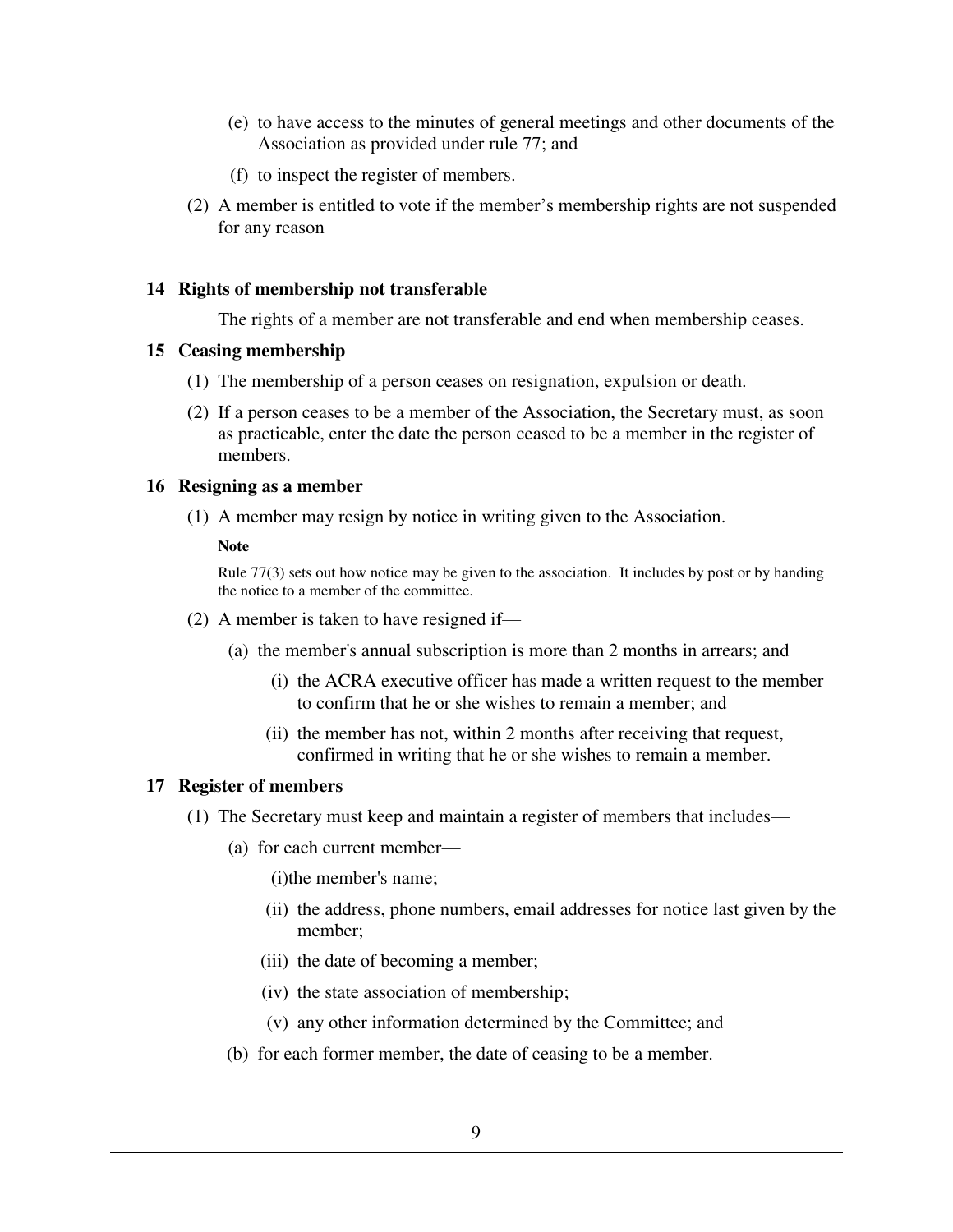(2) Any member may, at a reasonable time and free of charge, inspect the register of members.

**Note** 

Under section 59 of the Act, access to the personal information of a person recorded in the register of members may be restricted in certain circumstances. Section 58 of the Act provides that it is an offence to make improper use of information about a person obtained from the Register of Members.

### **Division 2—Disciplinary action**

#### **18 Grounds for taking disciplinary action**

The Association may take disciplinary action against a member in accordance with this Division if it is determined that the member—

- (a) has failed to comply with these Rules; or
- (b) refuses to support the purposes of the Association; or
- (c) has engaged in conduct prejudicial to the Association.

### **19 Disciplinary subcommittee**

- (1) If the Committee is satisfied that there are sufficient grounds for taking disciplinary action against a member, the Committee must appoint a disciplinary subcommittee to hear the matter and determine what action, if any, to take against the member.
- (2) The members of the disciplinary subcommittee—
	- (a) may be Committee members or members of the Association but
	- (b) must not be biased against, or in favour of, the member concerned.

### **20 Notice to member**

- (1) Before disciplinary action is taken against a member, the Secretary must give written notice to the member and their State Group Executive Management Committee—
	- (a) stating that the Association proposes to take disciplinary action against the member; and
	- (b) stating the grounds for the proposed disciplinary action; and
	- (c) specifying the date, place and time of the meeting at which the disciplinary subcommittee intends to consider the disciplinary action (the *disciplinary meeting*); and
	- (d) advising the member that he or she may do one or both of the following—
		- (i) attend the disciplinary meeting and address the disciplinary subcommittee at that meeting;
		- (ii) give a written statement to the disciplinary subcommittee at any time before the disciplinary meeting; and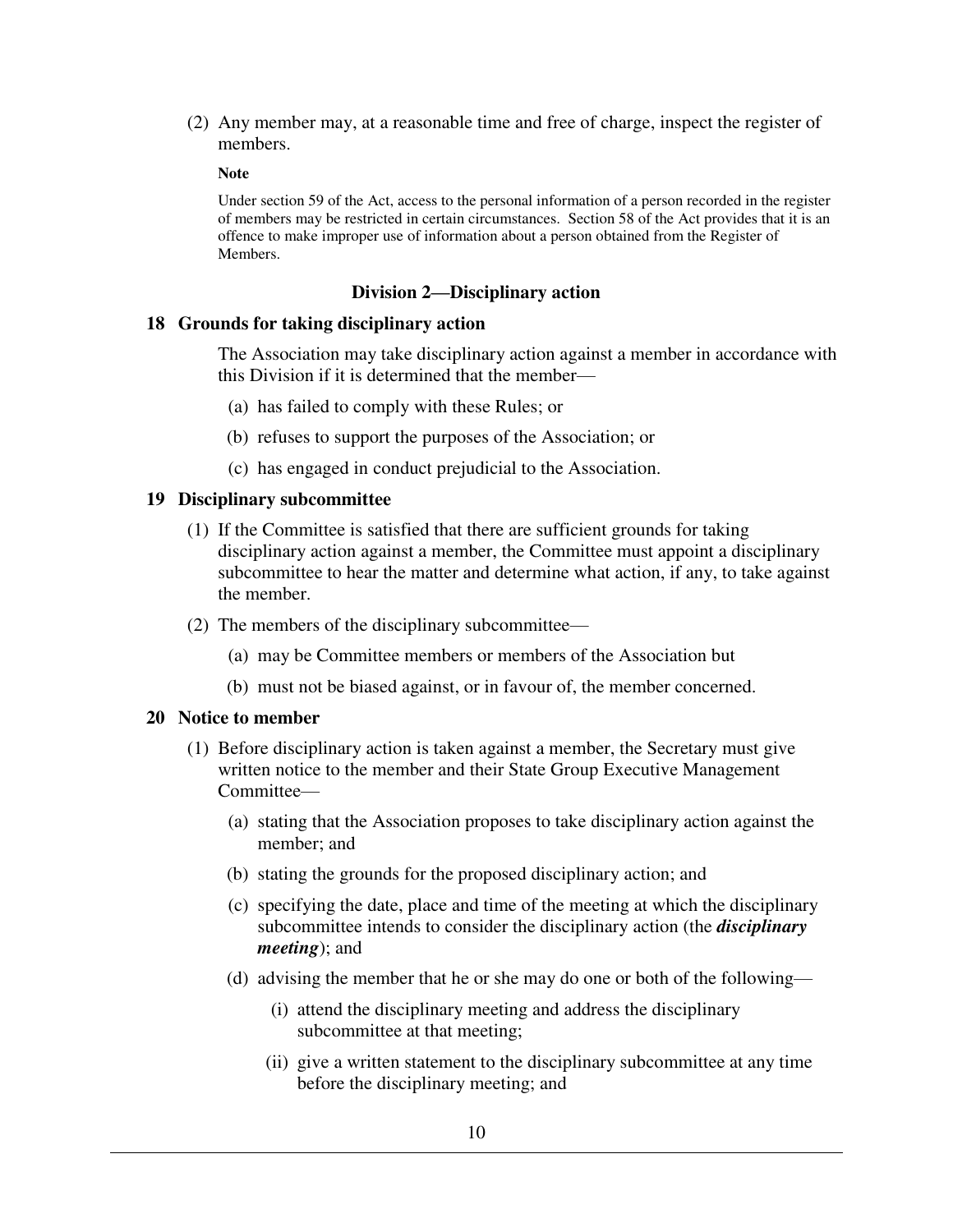- (e) setting out the member's appeal rights under rule 23.
- (2) The notice must be given no earlier than 28 days, and no later than 14 days, before the disciplinary meeting is held.

# **21 Decision of subcommittee**

- (1) At the disciplinary meeting, the disciplinary subcommittee must—
	- (a) give the member an opportunity to be heard; and
	- (b) consider any written statement submitted by the member.
- (2) After complying with subrule (1), the disciplinary subcommittee may—
	- (a) take no further action against the member; or
	- (b) subject to subrule (3)—
		- (i) reprimand the member; or
		- (ii) suspend the membership rights of the member for a specified period; or
		- (iii) expel the member from the Association.
- (3) The disciplinary subcommittee may not fine the member.
- (4) The suspension of membership rights or the expulsion of a member by the disciplinary subcommittee under this rule takes effect immediately after the vote is passed.

# **22 Appeal rights**

- (1) A person whose membership rights have been suspended or who has been expelled from the Association under rule 21 may give notice to the effect that he or she wishes to appeal against the suspension or expulsion.
- (2) The notice must be in writing and given—
	- (a) to the disciplinary subcommittee immediately after the vote to suspend or expel the person is taken; or
	- (b) to the Secretary not later than 48 hours after the vote.
- (3) If a person has given notice under subrule (2), a disciplinary appeal meeting must be convened by the Committee as soon as practicable, but in any event not later than 21 days, after the notice is received.
- (4) The members of the disciplinary appeal subcommittee—
	- (a) may be Committee members or members of the Association but
	- (b) must not be biased against, or in favour of, the member concerned.
	- (c) must include a member of each State Group
	- (d) must not contain any members of the previously appointed disciplinary subcommittee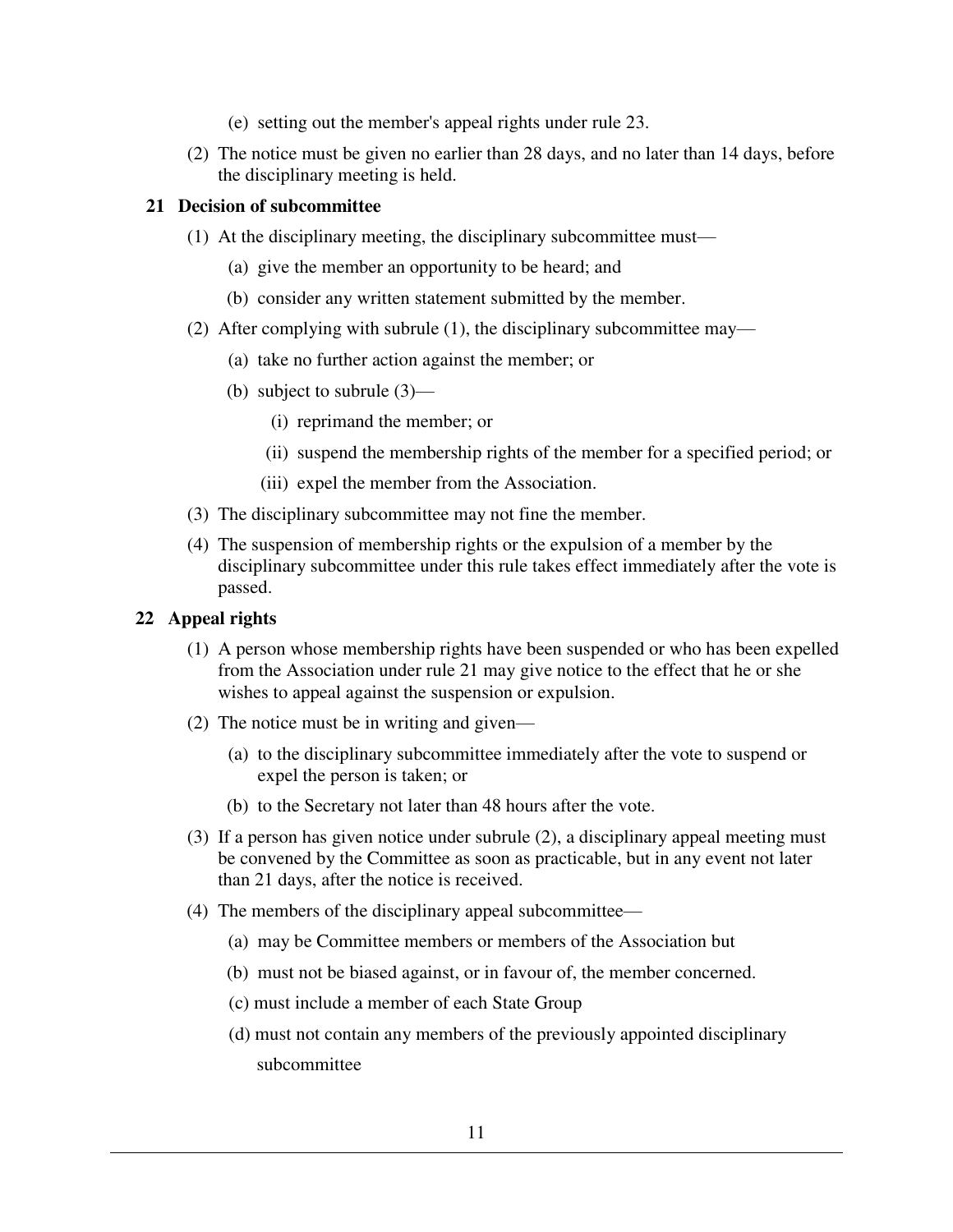- (4) Notice of the disciplinary appeal meeting must be given to the member and the State Group Executive Management Committee and must—
	- (a) specify the date, time and place of the meeting; and
	- (b) state—
		- (i) the name of the person against whom the disciplinary action has been taken; and
		- (ii) the grounds for taking that action; and
		- (iii) that at the disciplinary appeal meeting the members of the disciplinary appeal subcommittee must vote on whether the decision to suspend or expel the person should be upheld or revoked.

# **23 Conduct of disciplinary appeal meeting**

- (1) At a disciplinary appeal meeting—
	- (a) no business other than the question of the appeal may be conducted; and
	- (b) the Committee must state the grounds for suspending or expelling the member and the reasons for taking that action; and
	- (c) the person whose membership has been suspended or who has been expelled must be given an opportunity to be heard.
	- (d) shall give due consideration to any written statement given by the member
- (2) After complying with subrule (1), the members of the disciplinary subcommittee must vote by secret ballot on the question of whether the decision to suspend or expel the person should be upheld or revoked.
- (3) A member may not vote by proxy at the meeting.
- (4) The decision is upheld if not less than three quarters of the disciplinary subcommittee vote in favour of the decision.

# **Division 3—Grievance procedure**

# **24 Application**

- (1) The grievance procedure set out in this Division applies to disputes under these Rules between—
	- (a) a member and another member;
	- (b) a member and the Committee;
	- (c) a member and the Association.
- (2) A member must not initiate a grievance procedure in relation to a matter that is the subject of a disciplinary procedure until the disciplinary procedure has been completed.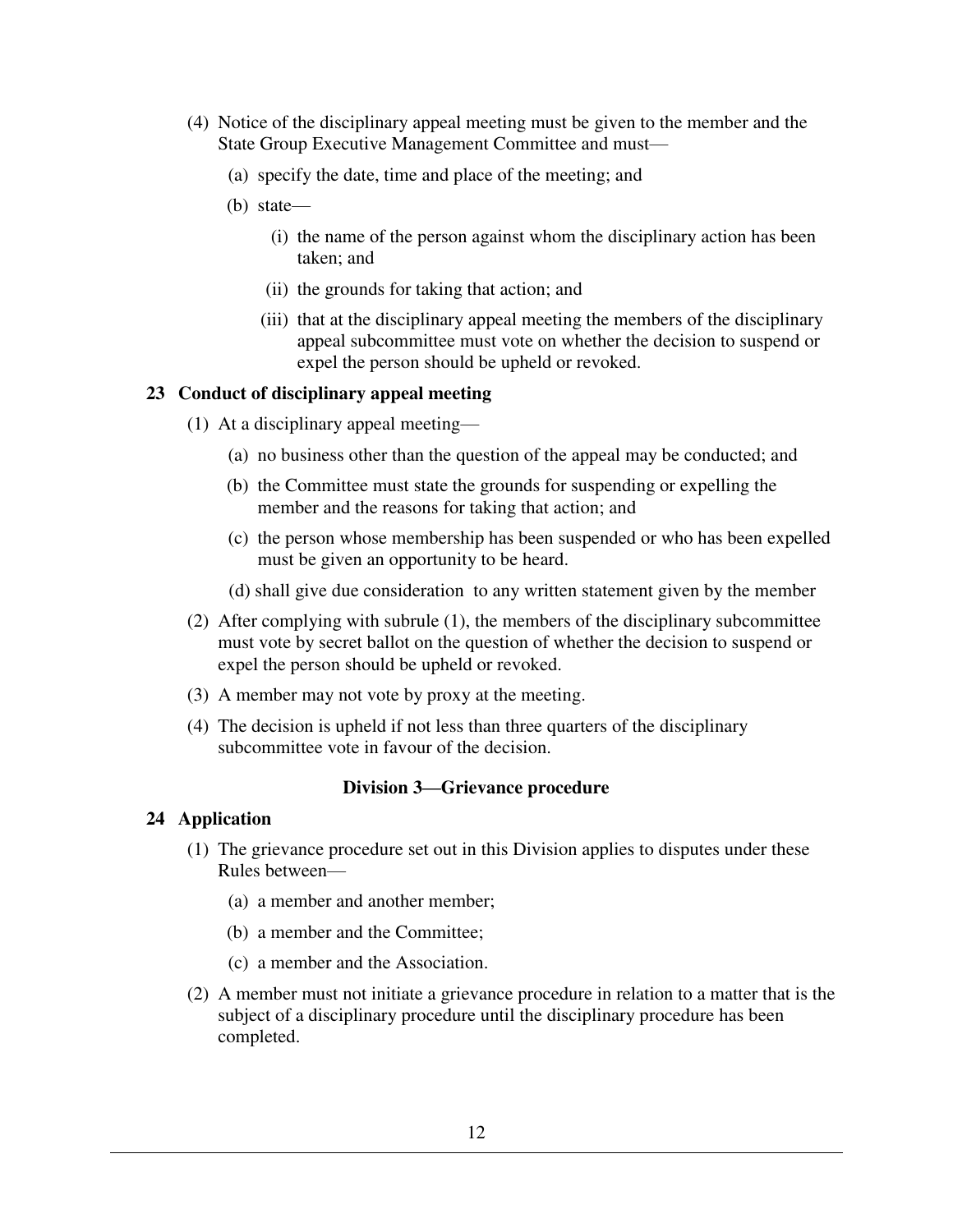### **25 Parties must attempt to resolve the dispute**

The parties to a dispute must attempt to resolve the dispute between themselves within 14 days of the dispute coming to the attention of each party.

### **26 Appointment of mediator**

- (1) If the parties to a dispute are unable to resolve the dispute between themselves within the time required by rule 26, the parties must within 10 days—
	- (a) notify the Committee of the dispute; and
	- (b) agree to or request the appointment of a mediator; and
	- (c) attempt in good faith to settle the dispute by mediation.
- (2) The mediator must be—
	- (a) a person chosen by agreement between the parties; or
	- (b) in the absence of agreement—
		- (i) if the dispute is between a member and another member—a person appointed by the Committee; or
		- (ii) if the dispute is between a member and the Committee or the Association—a person appointed or employed by the Dispute Settlement Centre of Victoria.
- (3) A mediator appointed by the Committee may be a member or former member of the Association but in any case must not be a person who—
	- (a) has a personal interest in the dispute; or
	- (b) is biased in favour of or against any party.

# **27 Mediation process**

- (1) The mediator to the dispute, in conducting the mediation, must—
	- (a) give each party every opportunity to be heard; and
	- (b) allow due consideration by all parties of any written statement submitted by any party; and
	- (c) ensure that natural justice is accorded to the parties throughout the mediation process.
- (2) The mediator must not determine the dispute.

#### **28 Failure to resolve dispute by mediation**

If the mediation process does not resolve the dispute, the parties may seek to resolve the dispute in accordance with the Act or otherwise at law.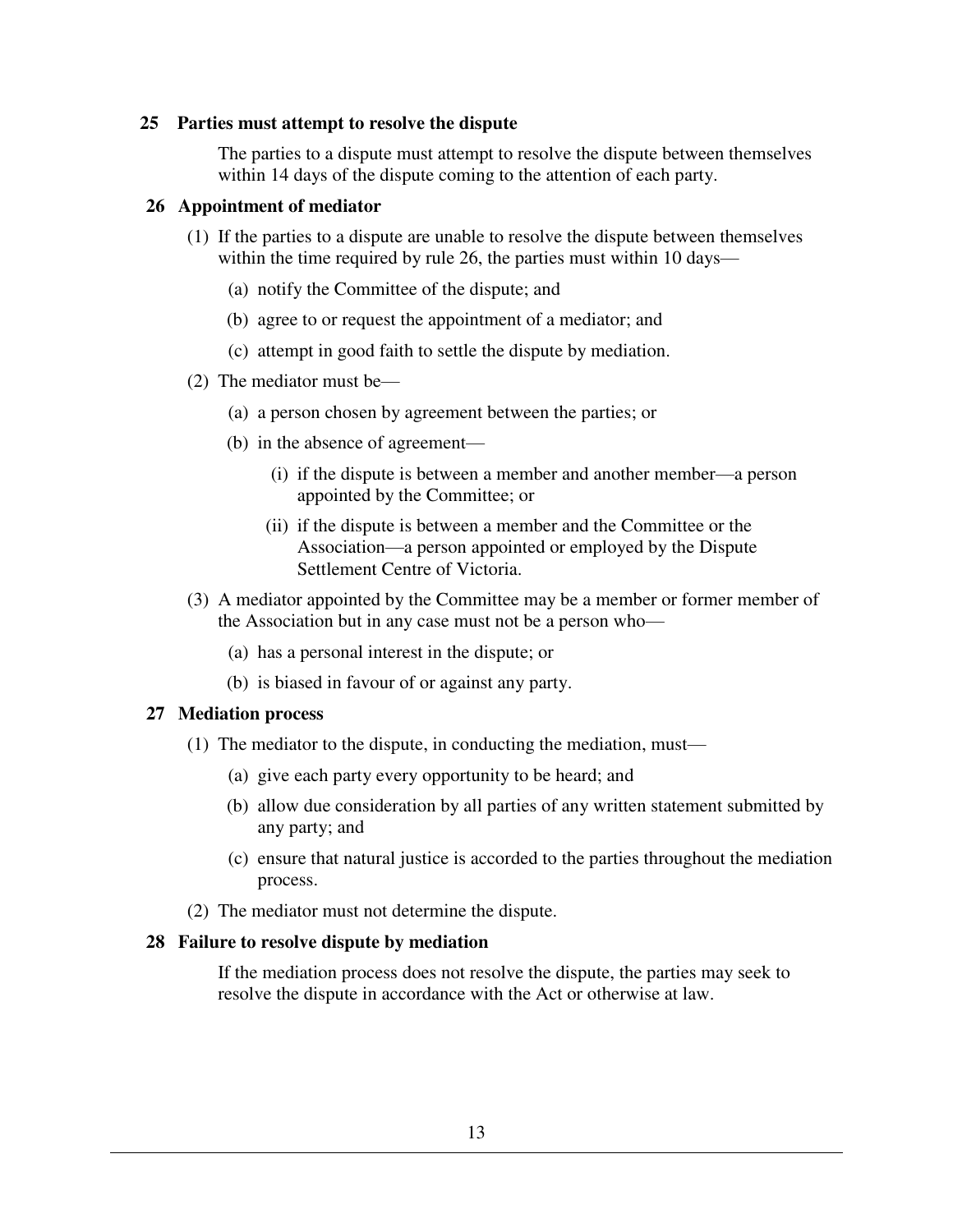#### **PART 4—GENERAL MEETINGS OF THE ASSOCIATION**

### **29 Annual general meetings**

- (1) The Committee must convene an annual general meeting of the Association to be held within 5 months after the end of each financial year.
- (2) The Committee may determine the date, time and place of the annual general meeting.
- (3) The annual general meeting shall be specified as such in the notice convening it.
- (4) The Chairman at each general meeting of the Association shall be
- (a) The President; or
- (b) In the absence of the President the Vice President or President elect, alternating years; or
- (c) In the absence of President and Vice President the members present shall elect one of their number to preside as Chairman at the meeting.
- (5)The ordinary business of the annual general meeting is as follows—
	- (a) to confirm the minutes of the previous annual general meeting and of any special general meeting held since then;
	- (b) to receive and consider—
	- (i) the annual report of the Committee on the activities of the Association during the preceding financial year; and
	- (ii) the financial statements of the Association for the preceding financial year submitted by the Committee in accordance with Part 7 of the Act;
		- (c) to elect the President Elect in alternate years
		- (d) to ratify the incoming committee
		- (e) to confirm or vary the amounts (if any) of the annual subscription and joining fee.
- (5) The annual general meeting may also conduct any other business of which notice has been given in accordance with these Rules.

(7) The annual general meeting shall be in addition to any other general meetings that may be held in the same year.

#### **30 Special general meetings**

- (1) Any general meeting of the Association, other than an annual general meeting or a disciplinary appeal meeting, is a special general meeting.
- (2) The Committee may convene a special general meeting whenever it thinks fit.
- (3) No business other than that set out in the notice under rule 33 may be conducted at the meeting.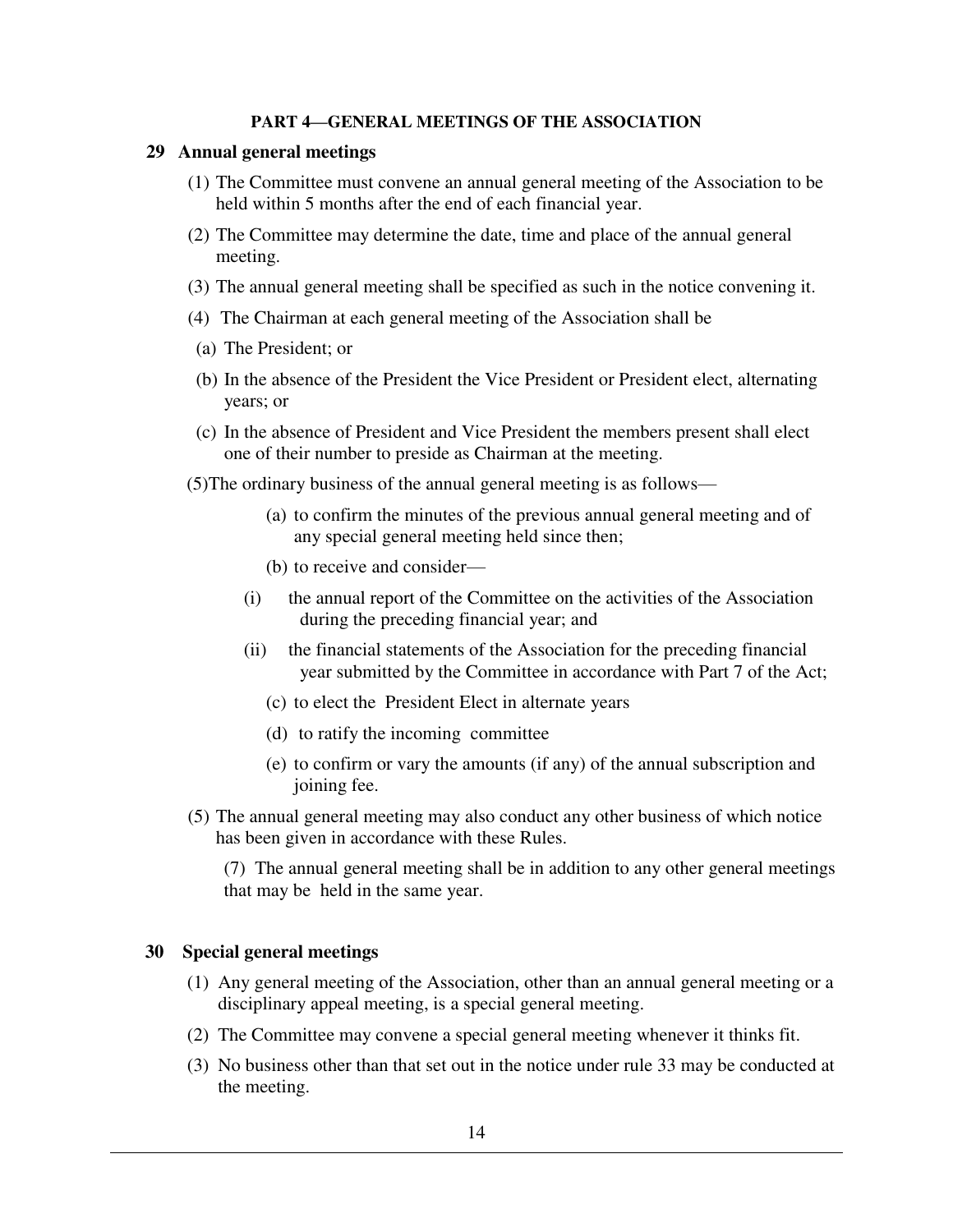#### **Note**

General business may be considered at the meeting if it is included as an item for consideration in the notice under rule 33 and the majority of members at the meeting agree.

### **31 Special general meeting held at request of members**

- (1) The Committee must convene a special general meeting if a request to do so is made in accordance with subrule (2) by no less than 10 members of the Association
- (2) A request for a special general meeting must—
	- (a) be in writing; and
	- (b) state the business to be considered at the meeting and any resolutions to be proposed; and
	- (c) include the names and signatures of the members requesting the meeting; and
	- (d) be given to the Secretary.
- (3) If the Committee does not convene a special general meeting within one month after the date on which the request is made, the members making the request (or any of them) may convene the special general meeting.
- (4) A special general meeting convened by members under subrule (3)—
	- (a) must be held within 3 months after the date on which the original request was made; and
	- (b) may only consider the business stated in that request.
	- (c) shall be convened in the same manner as practically possible as those meetings convened by the committee
- (5) The Association must reimburse all reasonable expenses incurred by the members convening a special general meeting under subrule (3).

# **32 Notice of general meetings**

- (1) The Secretary (or, in the case of a special general meeting convened under rule 31(3), the members convening the meeting) must give to each member of the Association—
	- (a) at least 21 days' notice of a general meeting if a special resolution is to be proposed at the meeting; or
	- (b) at least 14 days' notice of a general meeting in any other case.
- (2) The notice must—
	- (a) specify the date, time and place of the meeting; and
	- (b) indicate the general nature of each item of business to be considered at the meeting; and
	- (c) if a special resolution is to be proposed—
		- (i) state in full the proposed resolution; and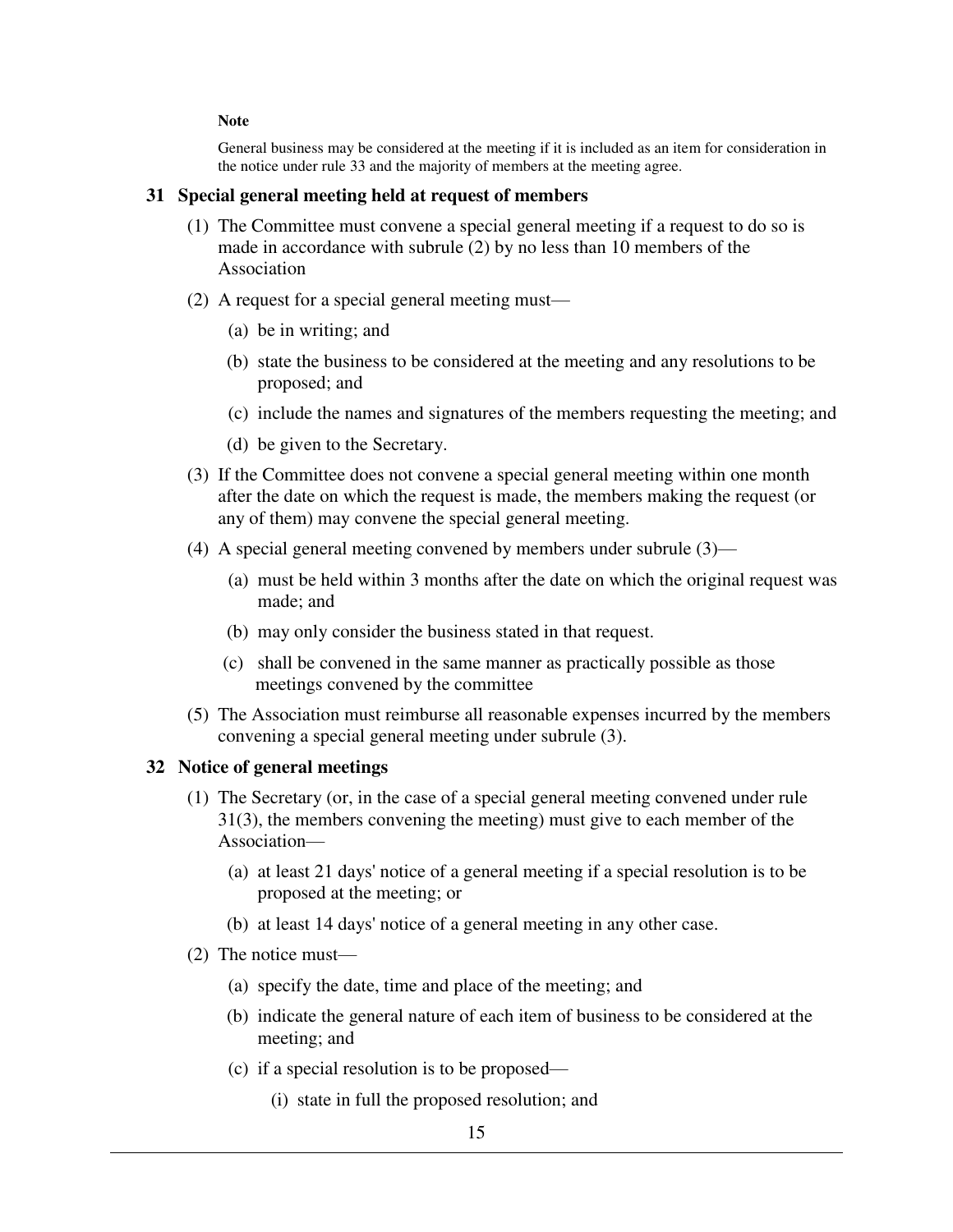- (ii) state the intention to propose the resolution as a special resolution; and
- (d) comply with rule 33(5).
- (3) This rule does not apply to a disciplinary appeal meeting.

#### **Note**

Rule 22(4) sets out the requirements for notice of a disciplinary appeal meeting.

- (4) No business other than that set out in the notice convening the meeting shall be transacted at the meeting
- (5) A member wishing to bring any business before a meeting may give notice of that business in writing to the secretary, who shall include that business in the notice calling the next general meeting after receipt of the notice

### **33 Proxies**

- (1) A member may appoint another member as his or her proxy to vote and speak on his or her behalf at a general meeting other than at a disciplinary appeal meeting.
- (2) The appointment of a proxy must be in writing and signed by the member making the appointment.
- (3) The member appointing the proxy may give specific directions as to how the proxy is to vote on his or her behalf, otherwise the proxy may vote on behalf of the member in any matter as he or she sees fit.
- (4) If the Committee has approved a form for the appointment of a proxy, the member may only use the approved form the appointment of a proxy.
- (5) Notice of a general meeting given to a member under rule 32 must—
	- (a) state that the member may appoint another member as a proxy for the meeting; and
	- (b) include a copy of any form that the Committee has approved for the appointment of a proxy.
- (6) A form appointing a proxy must be given to the Chairperson of the meeting before or at the commencement of the meeting.
- (7) A form appointing a proxy sent by post or electronically is of no effect unless it is received by the Association no later than 24 hours before the commencement of the meeting.

# **34 Use of technology**

- (1) A member not physically present at a general meeting may be permitted to participate in the meeting by the use of technology that allows that member and the members present at the meeting to clearly and simultaneously communicate with each other.
- (2) For the purposes of this Part, a member participating in a general meeting as permitted under subrule (1) is taken to be present at the meeting and, if the member votes at the meeting, is taken to have voted in person.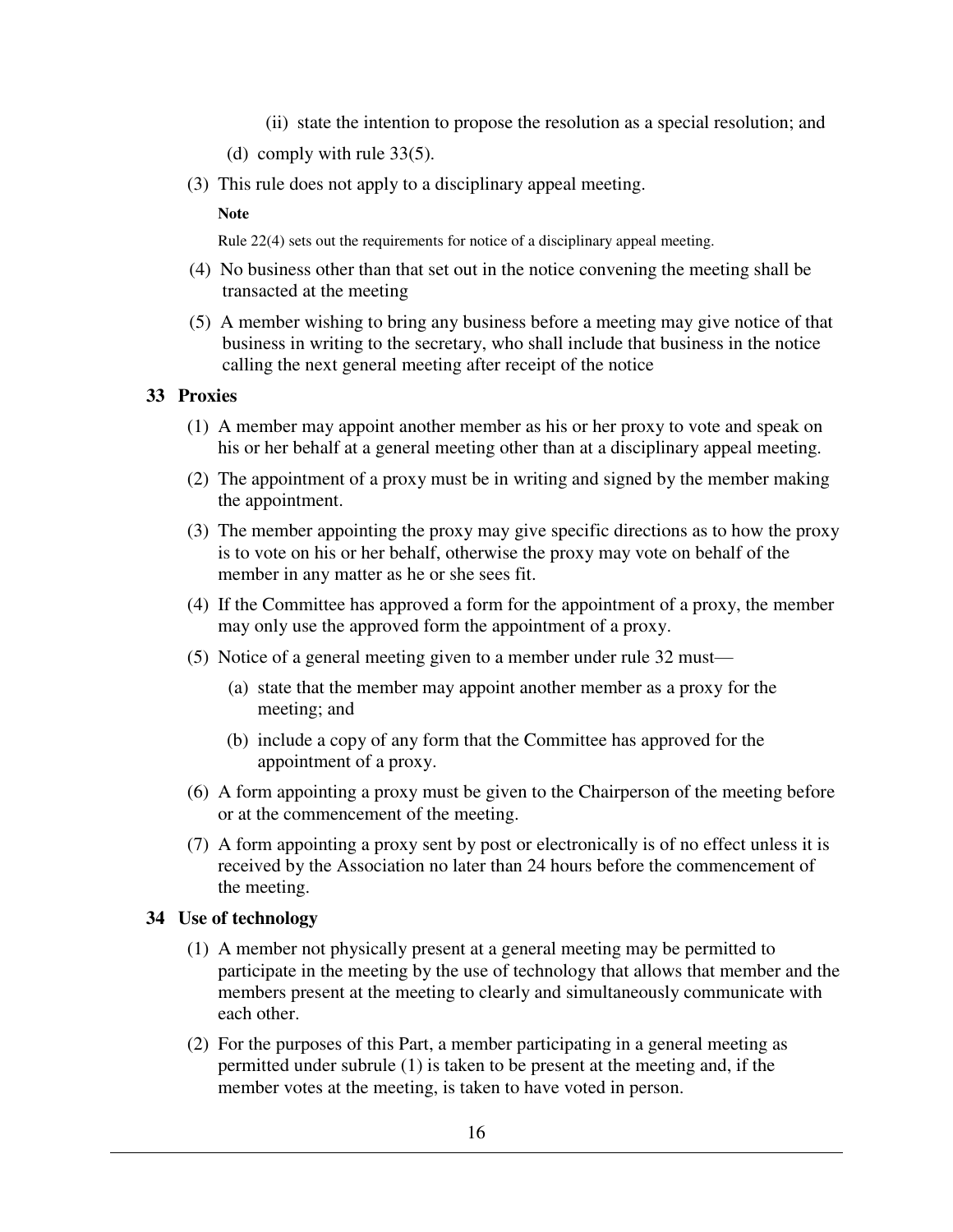### **35 Quorum at general meetings**

- (1) No business may be conducted at a general meeting unless a quorum of members is present.
- (2) All business that is transacted at a special general meeting and all business that is transacted at the annual general meeting with the exception of that specified in Rule 29 (5) being the normal business of the annual general meeting shall be deemed special business.
- (3) The quorum for a general meeting is the presence (physically, by proxy or as allowed under rule 34; of 20 members entitled to vote, representing 3 different State Groups.
- (4) If a quorum is not present within 30 minutes after the notified commencement time of a general meeting—
	- (a) in the case of a meeting convened by, or at the request of, members under rule 31—the meeting must be dissolved;

#### **Note**

If a meeting convened by, or at the request of, members is dissolved under this subrule, the business that was to have been considered at the meeting is taken to have been dealt with. If members wish to have the business reconsidered at another special meeting, the members must make a new request under rule 31.

- (b) in any other case—
	- (i) the meeting must be adjourned to a date not more than 21 days after the adjournment; and
	- (ii) notice of the date, time and place to which the meeting is adjourned must be given at the meeting and confirmed by written notice given to all members as soon as practicable after the meeting.
- (5) If a quorum is not present within 30 minutes after the time to which a general meeting has been adjourned under subrule (3)(b), the members present at the meeting (if not fewer than 7) may proceed with the business of the meeting as if a quorum were present.

#### **36 Adjournment of general meeting**

- (1) The Chairperson of a general meeting at which a quorum is present may, with the consent of a majority of members present at the meeting, adjourn the meeting to another time at the same place or at another place.
- (2) Without limiting subrule (1), a meeting may be adjourned—
	- (a) if there is insufficient time to deal with the business at hand; or
	- (b) to give the members more time to consider an item of business.

#### **Example**

The members may wish to have more time to examine the financial statements submitted by the Committee at an annual general meeting.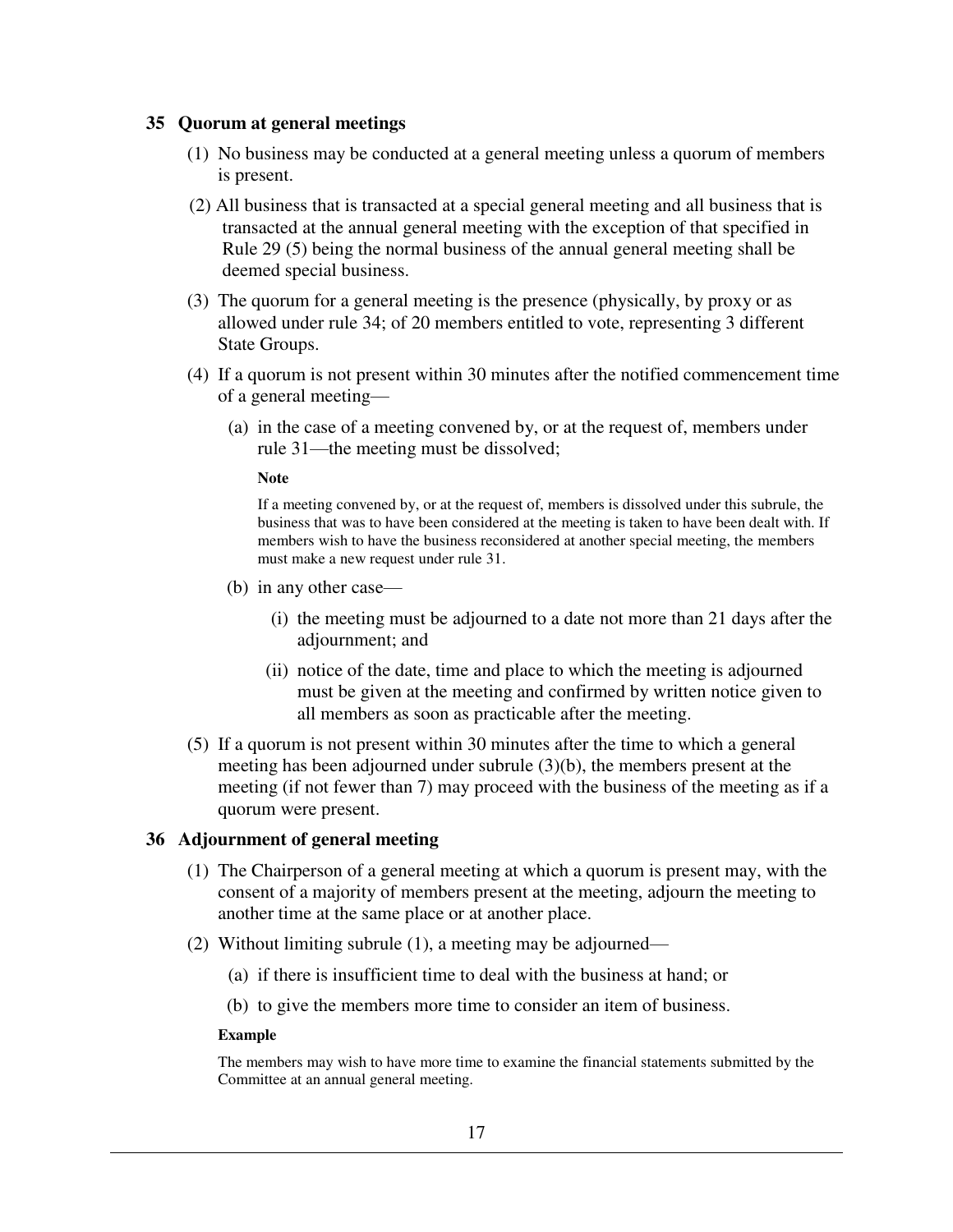- (3) No business may be conducted on the resumption of an adjourned meeting other than the business that remained unfinished when the meeting was adjourned.
- (4) Notice of the adjournment of a meeting under this rule is not required unless the meeting is adjourned for 14 days or more, in which case notice of the meeting must be given in accordance with rule 32.

# **37 Voting at general meeting**

- (1) A member is not entitled to vote at any general meeting unless all monies due and payable by him or her to the Association have been paid, other than the annual subscription payable in respect of the current financial year.
- (2) On any question arising at a general meeting—
	- (a) subject to subrule (4), each member who is entitled to vote has one vote; and
	- (b) members may vote personally or by proxy; and
	- (c) except in the case of a special resolution, the question must be decided on a majority of votes.
- (3) If votes are divided equally on a question, the Chairperson of the meeting has a second or casting vote.
- (4) If the question is whether or not to confirm the minutes of a previous meeting, only members who were present at that meeting may vote.
- (5) This rule does not apply to a vote at a disciplinary appeal meeting conducted under rule 24.

# **38 Special resolutions**

A special resolution is passed if not less than three quarters of the members voting at a general meeting (whether in person or by proxy) vote in favour of the resolution.

#### **Note**

In addition to certain matters specified in the Act, a special resolution is required—

- (a) to remove a committee member from office ;
- (b) to alter these Rules, including changing the name or any of the purposes of the Association.

### **39 Determining whether resolution carried**

- (1) Subject to subsection (2), the Chairperson of a general meeting may, on the basis of a show of hands, declare that a resolution has been—
	- (a) carried; or
	- (b) carried unanimously; or
	- (c) carried by a particular majority; or
	- (d) lost—

and an entry to that effect in the minutes of the meeting is conclusive proof of that fact.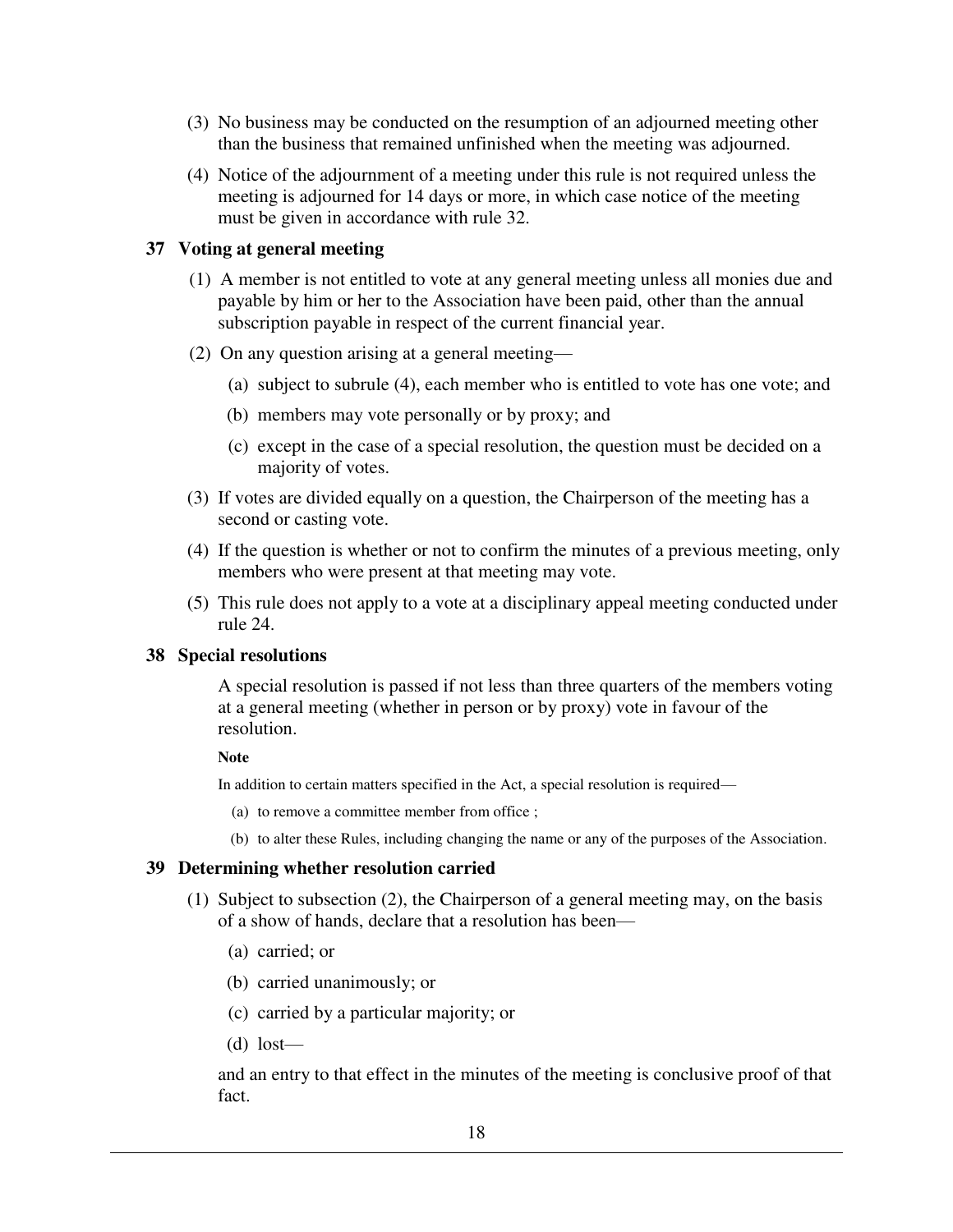- (2) If a poll (where votes are cast in writing) is demanded by three or more members on any question—
	- (a) the poll must be taken at the meeting in the manner determined by the Chairperson of the meeting; and
	- (b) the Chairperson must declare the result of the resolution on the basis of the poll.
- (3) A poll demanded on the election of the Chairperson or on a question of an adjournment must be taken immediately.
- (4) A poll demanded on any other question must be taken before the close of the meeting at a time determined by the Chairperson.

### **40 Minutes of general meeting**

- (1) The Committee must ensure that minutes are taken and kept of each general meeting.
- (2) The minutes must record the business considered at the meeting, any resolution on which a vote is taken and the result of the vote.
- (3) In addition, the minutes of each annual general meeting must include—
	- (a) the names of the members attending the meeting; and
	- (b) proxy forms given to the Chairperson of the meeting under rule 33(6); and
	- (c) the financial statements submitted to the members in accordance with rule  $29(5)(b)(ii)$ ; and
	- (d) the certificate signed by two committee members certifying that the financial statements give a true and fair view of the financial position and performance of the Association; and
	- (e) any audited accounts and auditor's report or report of a review accompanying the financial statements that are required under the Act.

# **PART 5—COMMITTEE**

### **Division 1—Powers of Committee**

#### **41 Role and powers**

- (1) The business of the Association must be managed by or under the direction of a Committee.
- (2) The Committee may exercise all the powers of the Association except those powers that these Rules or the Act require to be exercised by general meetings of the members of the Association.
- (3) The Committee, subject to these Rules, the Regulations and the Act, has power to perform all such actions as appear to the Committee to be essential for the proper management of the business and affairs of the Association
- (4) The Committee may—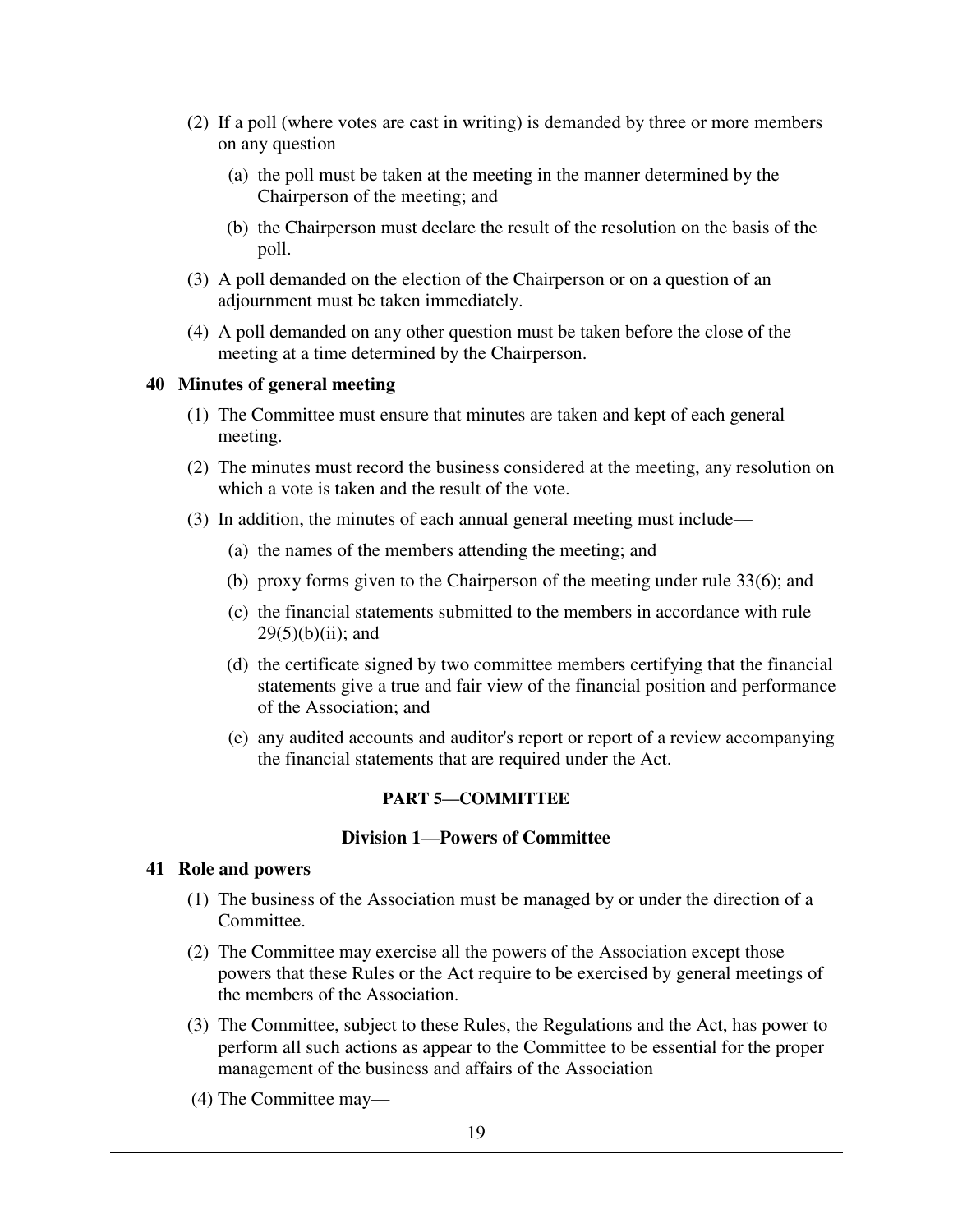- (a) appoint and remove staff;
- (b) establish subcommittees consisting of members with terms of reference it considers appropriate.

# **42 Delegation**

- (1) The Committee may delegate to a member of the Committee, a subcommittee or staff, any of its powers and functions other than—
	- (a) this power of delegation; or
	- (b) a duty imposed on the Committee by the Act or any other law.
- (2) The delegation must be in writing and may be subject to the conditions and limitations the Committee considers appropriate.
- (3) The Committee may, in writing, revoke a delegation wholly or in part.

# **Division 2—Composition of Committee and duties of members**

# **43 Composition of Committee**

- (1) The Committee consists of—
- (a) aPresident; and
- (b) a Vice-President; and
- (c) a Secretary; and
- (d) a Treasurer; and
- (e) ordinary members
- (2) The Committee shall include
	- a. two appointed to the Committee by each State Group from amongst its members
	- b. one person advancing from President Elect to President who is not a representative of a State Group, elected biennially
- (3) The Committee may at its discretion by ordinary resolution co-opt persons to membership of the Committee. A co-opted ordinary member of the Committee shall
	- a. hold office in accordance with the terms of such resolution
	- b. shall enjoy the same privileges and be bound to the same duties as other ordinary members of the Committee with the exception of voting rights
- (4) All shall be members of the Association

# **44 General Duties**\_

 (1) As soon as practicable after being elected or appointed to the Committee, each committee member must become familiar with these Rules and the Act.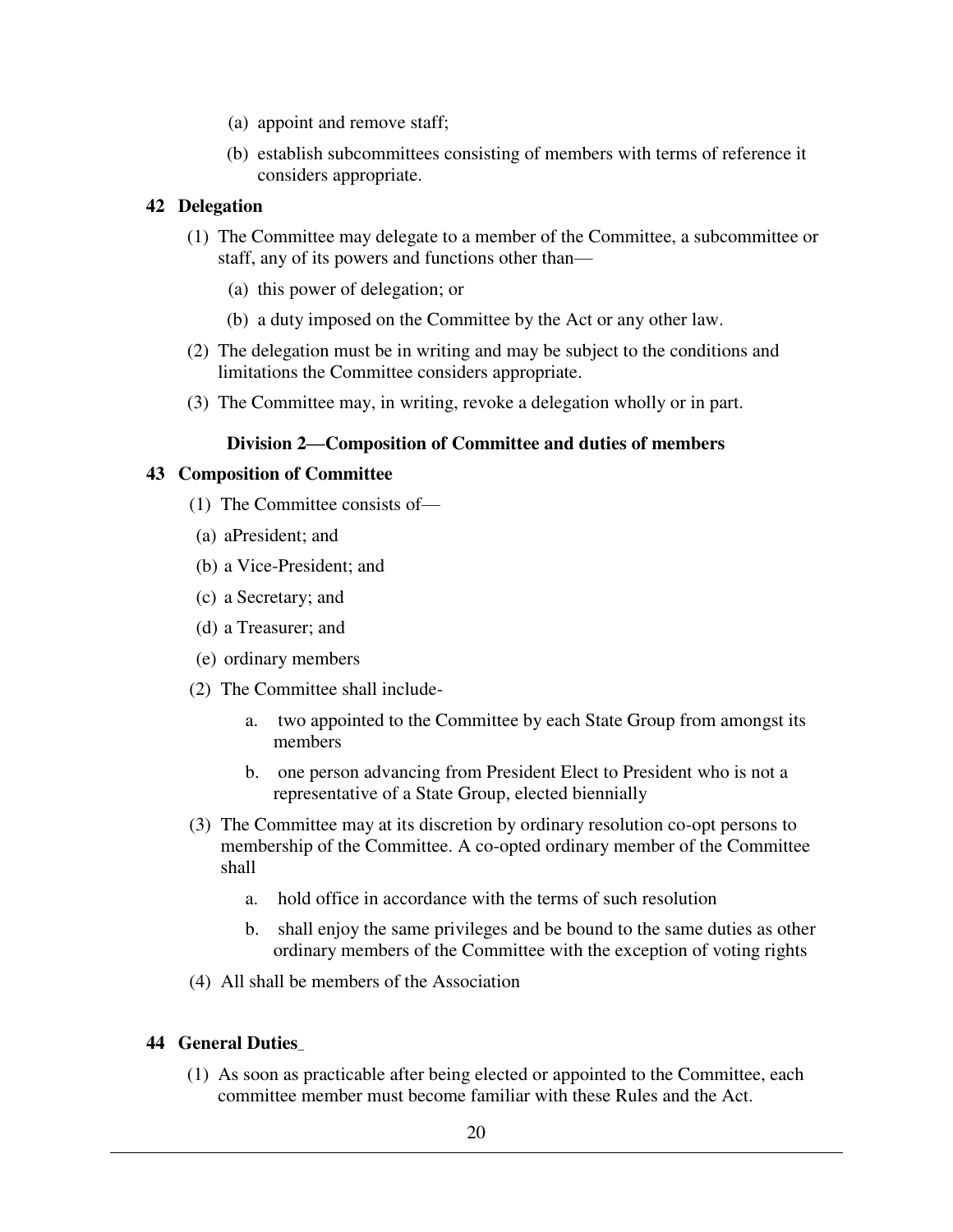- (2) The Committee is collectively responsible for ensuring that the Association complies with the Act and that individual members of the Committee comply with these Rules.
- (3) Committee members must exercise their powers and discharge their duties with reasonable care and diligence, in good faith in the best interests of the Association and for proper purpose.
- (4) Committee members and former committee members must not make improper use of—
	- (a) their position; or
	- (b) information acquired by virtue of holding their position—

so as to gain an advantage for themselves or any other person or to cause detriment to the Association.

#### **Note**

See also Division 3 of Part 6 of the Act which sets out the general duties of the office holders of an incorporated association.

 (5) In addition to any duties imposed by these Rules, a committee member must perform any other duties imposed from time to time by resolution at a general meeting.

### **45 President**

- (1) Subject to subrule (2), the President or, in the President's absence
	- (a) the Vice- President or President elect (alternate years) is the Chairperson for any general meetings and for any committee meetings
	- (b) and the absence of the Vice-President or President Elect the Chairperson of the meetings must be

 (i) in the case of a general meeting—a member elected by the other members present; or

 (ii) in the case of a committee meeting—a committee member elected by the other committee members present.

- (2) as required with the approval of the Committee , appoint sub-committees as may be necessary to conduct the activities of the Association, and be an ex-officio member of such committees
- (3) preside over election procedures during his/her term of office
- (4) not hold an Office bearing position on a State Group Committee during his/her term of office
- (5) serve a 2 year term
- (6) be ineligible for re-election to the Committee immediately following his/her term in office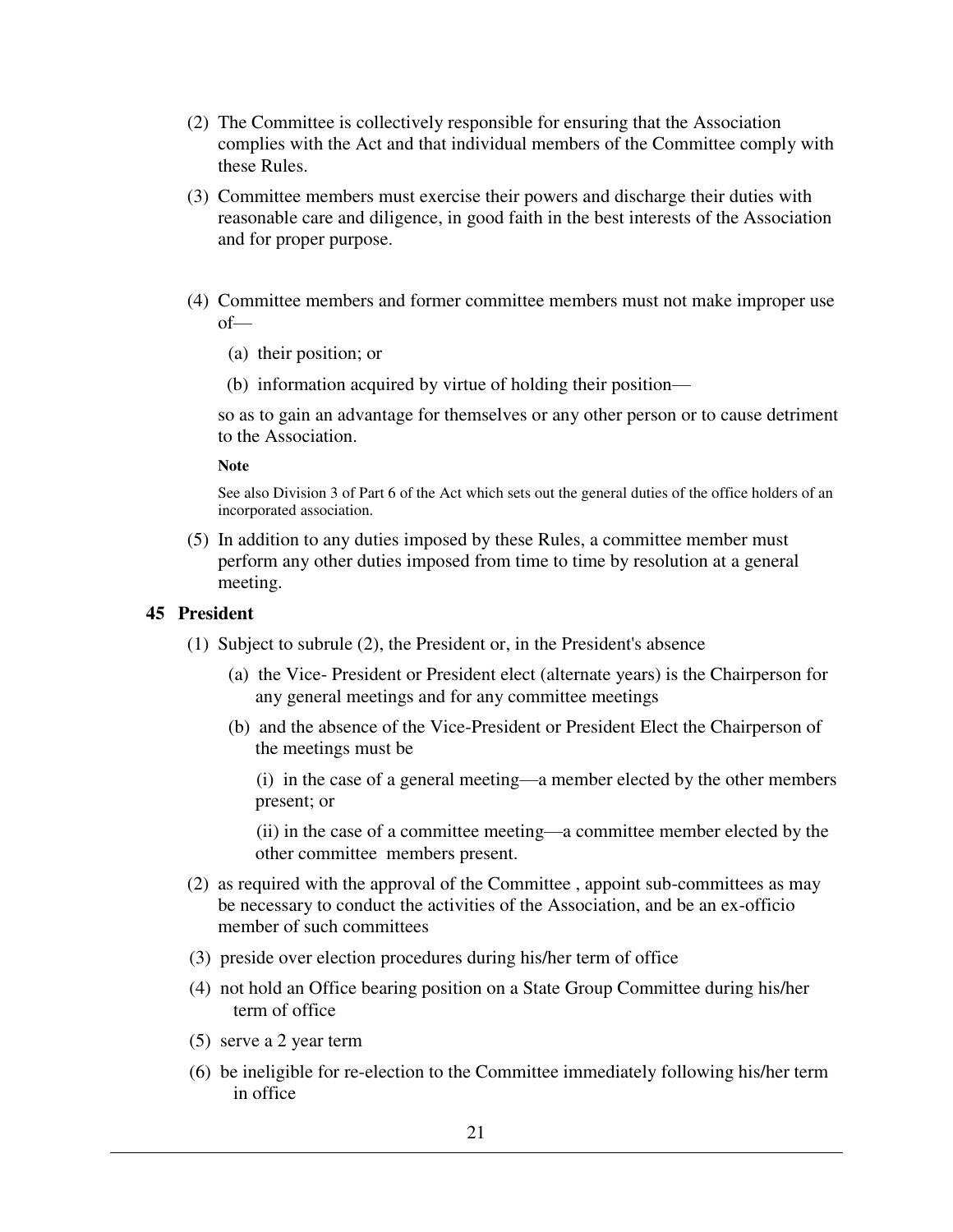(7) be invited to serve one year in an ex-officio capacity

# **46 The President Elect (alternate years) shall:-**

- (1) in the absence of the President, assume the duties of the president
- (2) oversee the organisation of the annual general meeting and other duties as assigned by the President or the Committee
- (3) Assume the duties and authority of the President, in the event that the President is unable or unwilling to fulfil his/her term in office, for the unexpired term in office
- (4) Not hold an Office bearing position on a State Group Committee during his/her term in office
- (5) Hold office for a term of one year and advance to the position of President for the term immediately following his/her term in office

# **47 The Vice President shall**

- (1) in the absence of the President, assume the duties of the president
- (2) oversee the organisation of the annual general meeting and other duties as assigned by the President or the Committee
- (3) Assume the duties and authority of the President, in the event that the President is unable or unwilling to fulfil his/her term in office, for the unexpired term in office

# **48 Secretary**

 (1) The Secretary must perform any duty or function required under the Act to be performed by the secretary of an incorporated association.

# **Example**

Under the Act, the secretary of an incorporated association is responsible for lodging documents of the association with the Registrar.

- (2) The Secretary must—
	- (a) maintain the register of members in accordance with rule 18; and
	- (b) keep custody or control of the common seal (if any) of the Association and, except for the financial records referred to in rule 72(3), all books, documents and securities of the Association in accordance with rules 74 and 77; and
	- (c) subject to the Act and these Rules, provide members with access to the register of members, the minutes of general meetings and other books and documents; and
	- (d) perform any other duty or function imposed on the Secretary by these Rules.
	- (e) keep minutes of the resolutions and proceedings of each general meeting and each Committee meeting together with a record of the names of persons present at such meetings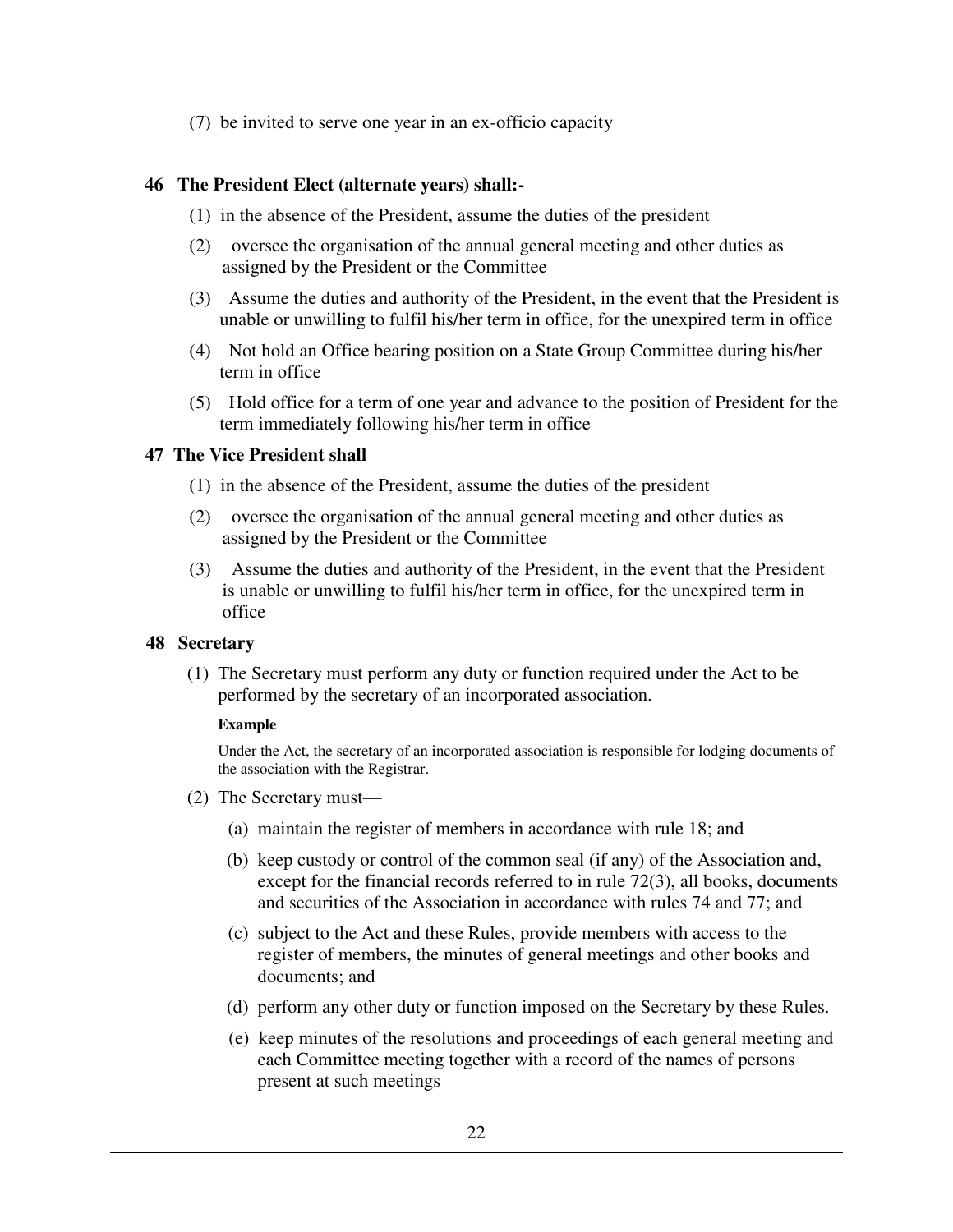- (f) give notice of all meetings to the Committee
- (g) have such other powers and perform such other duties as may be prescribed by the Committee or the President;
- (3) The Secretary must give to the Registrar notice of his or her appointment within 14 days after the appointment.

### **49 Treasurer**

\_

- (1) The Treasurer must—
	- (a) receive all moneys paid to or received by the Association and issue receipts for those moneys in the name of the Association; and
	- (b) ensure that all moneys received are paid into the account of the Association within 5 working days after receipt; and
	- (c) make any payments authorised by the Committee or by a general meeting of the Association from the Association's funds; and
	- (d) ensure cheques are signed by at least 2 committee members.
	- (e) ensure ratification of all bank accounts and transaction at a frequency as decided by the ACRA EMC
- (2) The Treasurer must—
	- (a) ensure that the financial records of the Association are kept in accordance with the Act showing the financial affairs of the Association with full details of all receipts and expenditure connected with the activities of the Association; and
	- (b) coordinate the preparation of the financial statements of the Association and their certification by the Committee prior to their submission to the annual general meeting of the Association and present such statement at the annual general meeting and upon request (Rule 77 subrule 2)
	- (c) ensure accounts and books of the Association be made available for inspection by members
	- (d) arrange for an audit of the books of the Association at the close of each financial year and make report of the auditor available to the membership if required\_
- (3) The Treasurer must ensure that at least one other committee member has access to the accounts and financial records of the Association.
- (4) Be responsible for membership renewal procedures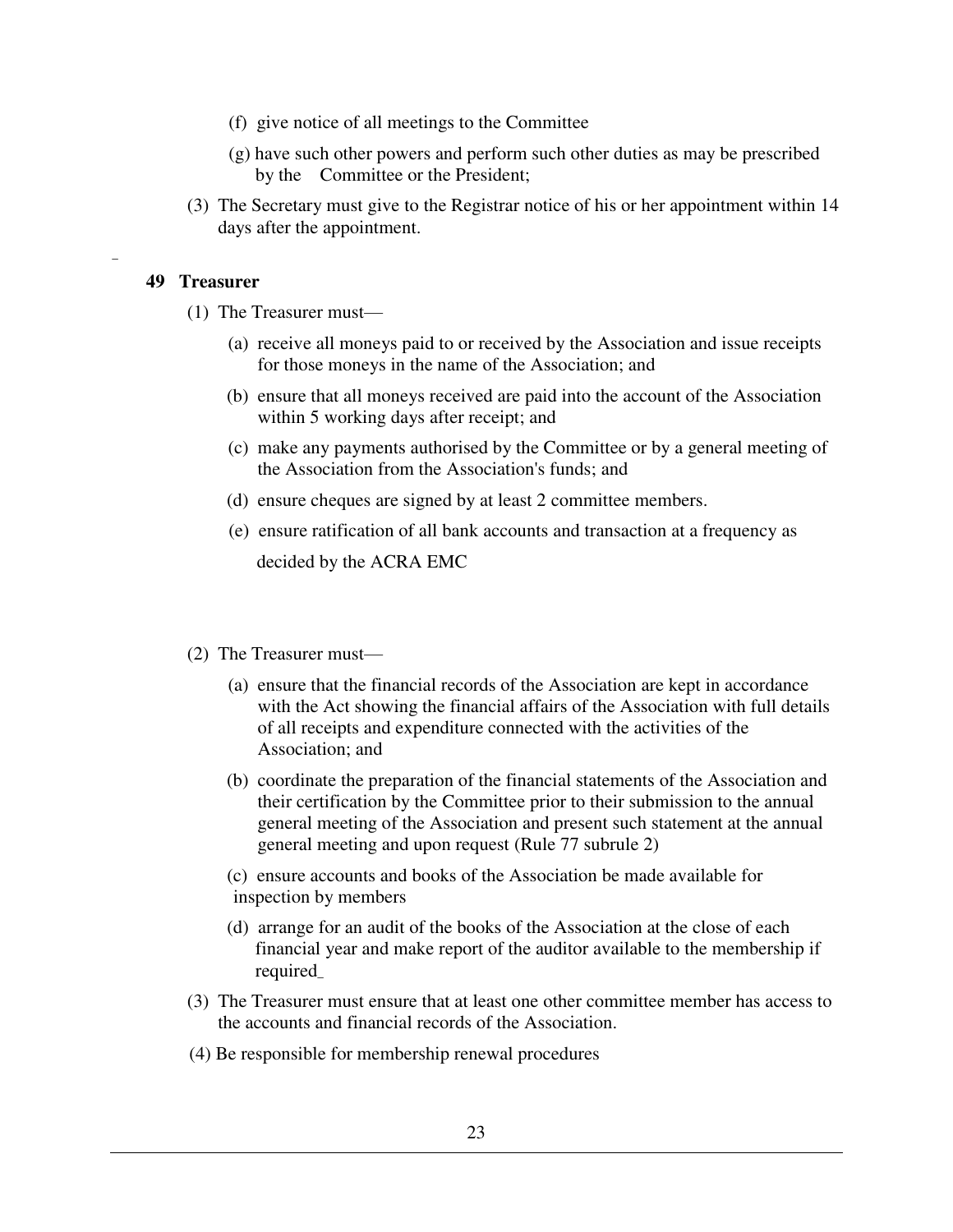(5) Have such powers and perform such other duties as may be prescribed by the Committee or the President

# **Division 3—Election of Committee members and tenure of office**

# **50 Who is eligible to be a Committee member**

A member is eligible to be elected or appointed as a committee member if the member—

- (a) is 18 years or over; and
- (b) is entitled to vote at a general meeting.

# **51 Positions to be declared vacant**

- (1) Each officer of the Association shall hold office up to and including the annual general meeting next after the date of his or her election after the annual report and financial statements of the Association have been received and with the exception of the President is eligible for re-election
- (2) The Chairperson of the meeting must declare all positions on the Committee vacant and hold elections for those positions in accordance with rules 52 to 55.

# **52 Nominations**

.

- (1) Prior to the election of each position, the Chairperson of the meeting must call for nominations to fill that position.
- (2) An eligible member of the Association may—
	- (a) nominate himself or herself; or
	- (b) with the member's consent, be nominated by another member.
- (3) A member who is nominated for a position and fails to be elected to that position may be nominated for any other position for which an election is yet to be held.

# **53 Election of President Elect**

- (1) The Election of President Elect and subject to the Rule 51(1) the President shall take place as follows
	- a. Any two members of the Association may nominate any member to serve as an officer
	- b. All members must be notified of the call for nominations at least 30 days prior to the scheduled closing date, which will be determined by the Committee each year
	- c. The nominations shall be in writing , signed by the nominee and his/her proposer and seconder, and shall be lodged with the secretary prior to the closing date as determined by the Committee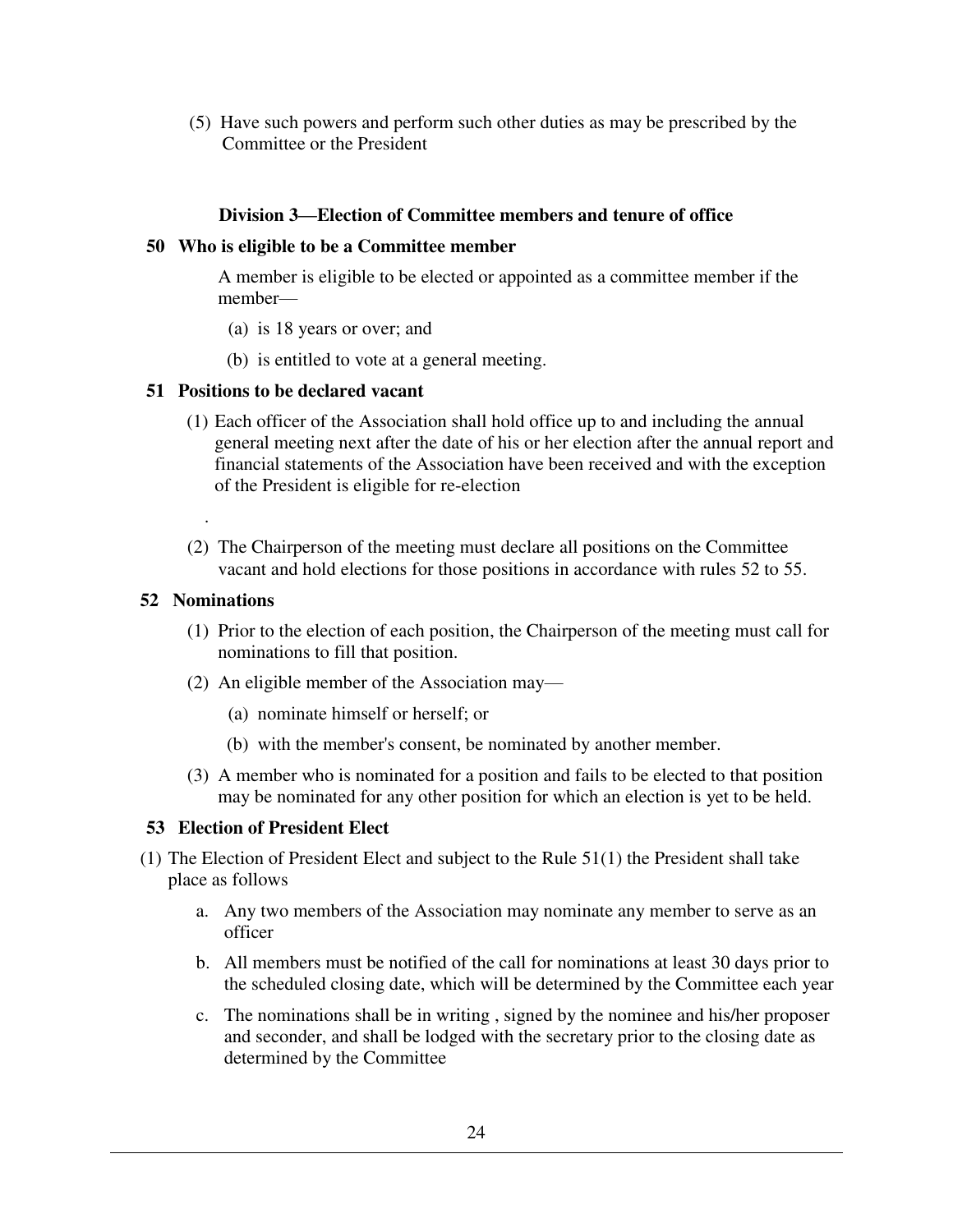- d. If only one nomination is received for a particular office, the person nominated shall be deemed to have been elected.
- e. If more than one nomination is received for a particular office a ballot shall be conducted in accordance with Rule 55.
- f. Should at the commencement of the annual general meeting , there be insufficient number of candidates nominated , nominations may be taken from the floor of the meeting.
- g. A nomination for a candidate for election under this Rule shall lapse if the candidate is elected to another office at the same election.
- h. The newly elected Committee shall be ratified at the annual general meeting
- (2) In accordance with Rule 46(4) the President Elect shall hold the position of Vice President for 12 months before advancing to President at the next AGM and shall not hold an office bearing position on a State Group

### **54 Election of other officers and ordinary members**

- (1) The annual general meeting must by resolution decide the number of ordinary members of the Committee (if any) it wishes to hold office for the next year.
- (2) The Committee shall consist of one person appointed to the Committee by each State Group from amongst its members.
- (3) The officers of Treasurer and Secretary shall be elected by and from the members of the Committee as soon as practicable after the Association's annual general meeting in each year

### **55 Ballot**

- (1) If a ballot is required for the election -President Elect, the Chairperson of the meeting must appoint a member to act as returning officer to conduct the ballot.
- (2) The returning officer must not be a member nominated for the position.
- (3) Before the ballot is taken, each candidate may make a short speech in support of his or her election.
- (4) The election must be by secret ballot.
- (5) The returning officer must give a blank piece of paper to—
	- (a) each member present in person; and
	- (b) each proxy appointed by a member.

#### **Example**

If a member has been appointed the proxy of 5 other members, the member must be given 6 ballot papers—one for the member and one each for the other members.

 (6) The voter must write on the ballot paper the name of the candidate for whom they wish to vote.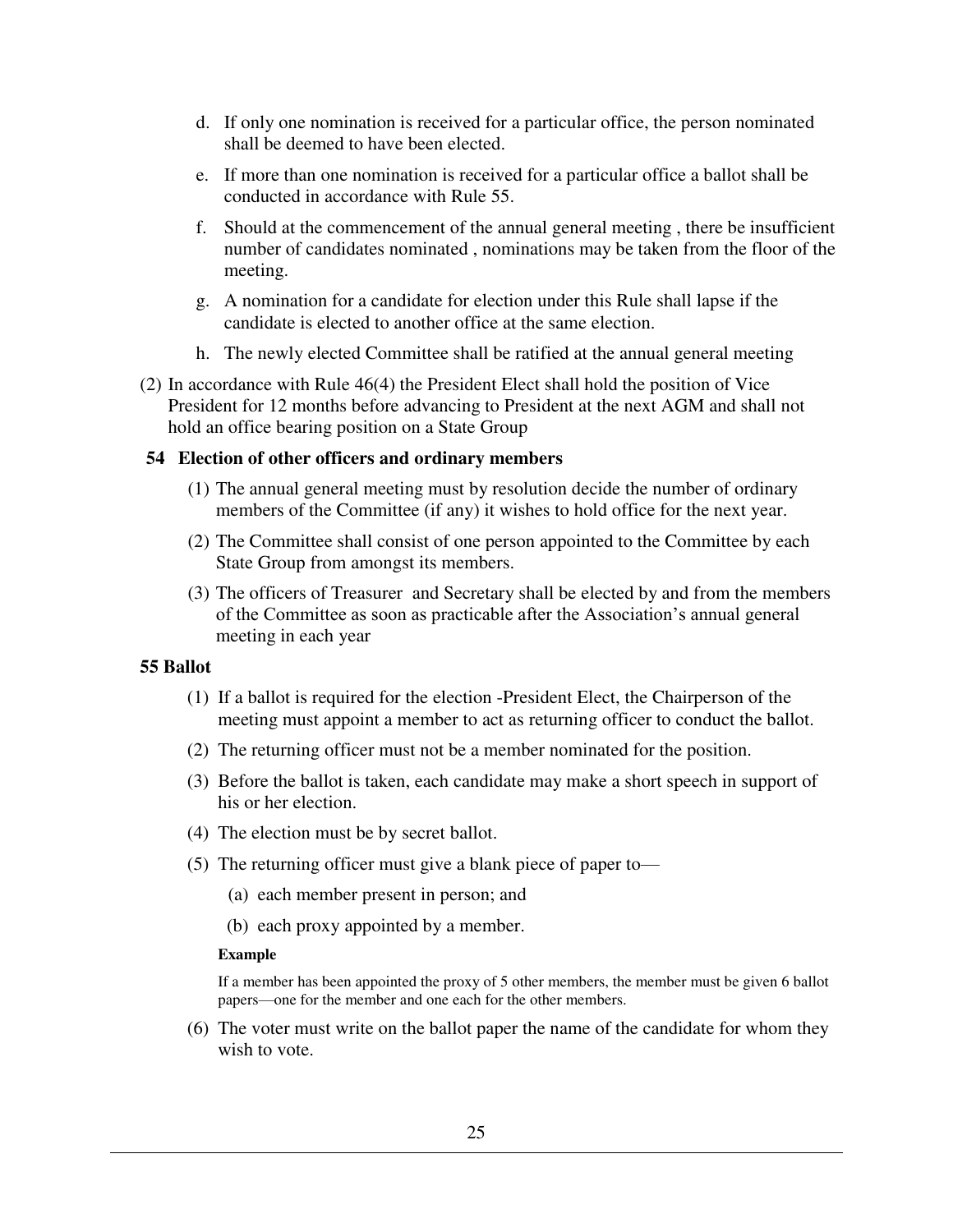- (7) Ballot papers that do not comply with subrule (7)(b) are not to be counted.
- (8) Each ballot paper on which the name of a candidate has been written counts as one vote for that candidate.
- (9) The returning officer must declare elected the candidate the candidate who receives the most votes.
- (10) If the returning officer is unable to declare the result of an election under subrule (9) because 2 or more candidates received the same number of votes, the returning officer must—
	- (a) conduct a further election for the position in accordance with subrules (4) to (9) to decide which of those candidates is to be elected; or
	- (b) with the agreement of those candidates, decide by lot which of them is to be elected.

#### **Examples**

The choice of candidate may be decided by the toss of a coin, drawing straws or drawing a name out of a hat.

# **56 Term of office**

- (1) Subject to subrule (3) and rule 57, a committee member holds office until the positions of the Committee are declared vacant at the next annual general meeting. Terms will be one year with the exception of President and President Elect, Rule 45 (5) and 46(5) respectively.
- (2) A committee member may be re-elected.
- (3) A general meeting of the Association may—
	- (a) by special resolution remove a committee member from office before the expiration of his or her term of office; and
	- (b) elect an eligible member of the Association to fill the vacant position until the expiration of the term of office of the first-mentioned member.
- (4) A member who is the subject of a proposed special resolution under subrule (3)(a) may make representations in writing to the Secretary or President of the Association (not exceeding a reasonable length) and may request that the representations be provided to the members of the Association. If they are not present the member may require that they be read out at a meeting.
- (5) The Secretary or the President may give a copy of the representations to each member of the Association or, if they are not so given, the member may require that they be read out at the meeting at which the special resolution is to be proposed.

# **57 Vacation of office**

- (1) A committee member may resign from the Committee by written notice addressed to the Committee.
- (2) A person ceases to be a committee member if he or she—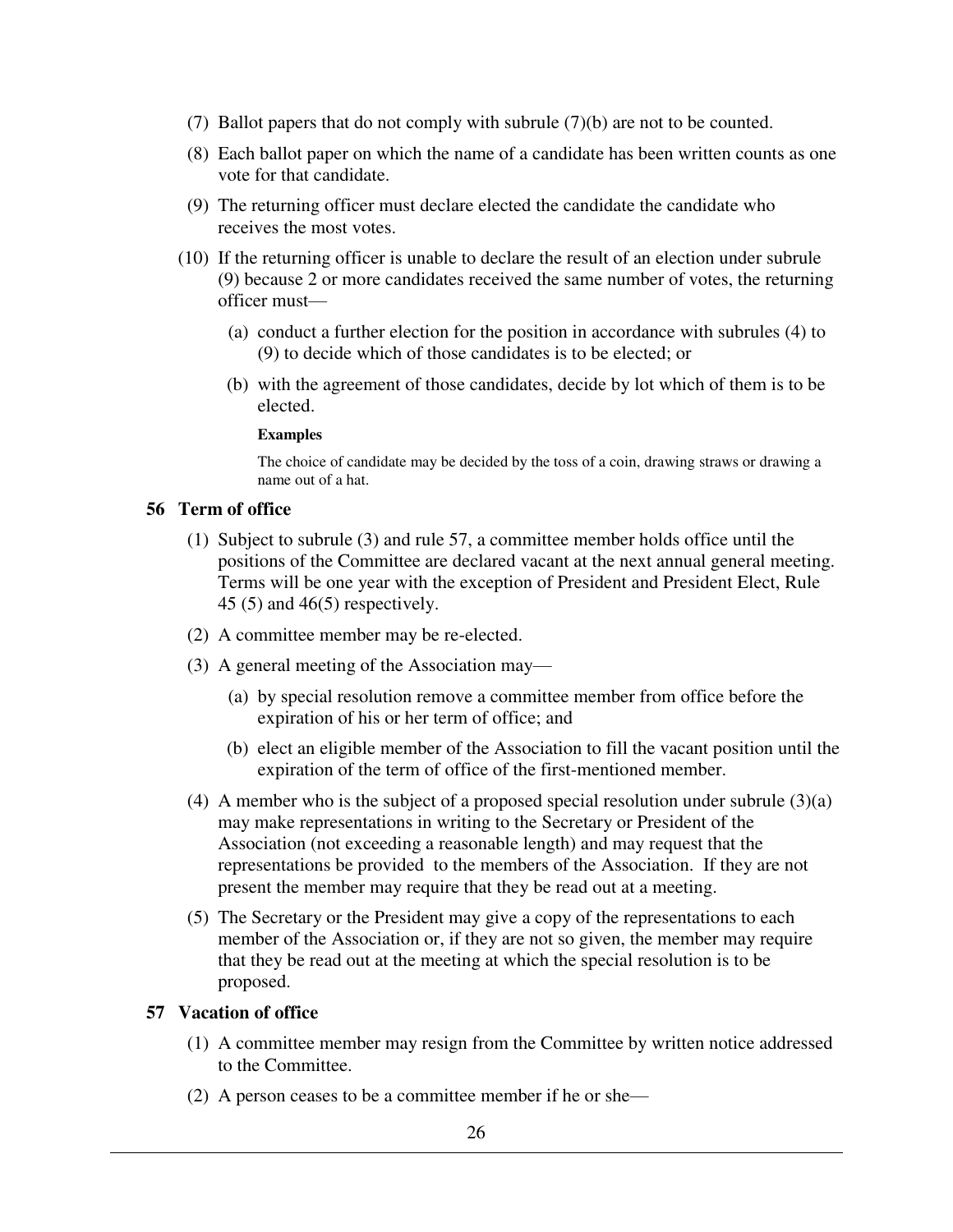- (a) ceases to be a member of the Association; or
- (b) fails to attend 2 consecutive committee meetings (other than special or urgent committee meetings) without leave of absence under rule 68; or
- (c) otherwise ceases to be a committee member by operation of section 78 of the Act.

**Note** 

A Committee member may not hold the office of secretary if they do not reside in Australia.

#### **58 Filling casual vacancies**

- (1) The Committee may appoint an eligible member of the Association to fill a position on the Committee that
	- a. has become vacant under rule 57; or
	- b. was not filled by election at the last annual general meeting.
- (2) If the position of Secretary becomes vacant, the Committee must
	- a. appoint a member to the position within 14 days after the vacancy arises.
	- b. shall appoint a replacement officer from among the Committee to continue in office to the annual general meeting following the appointment in accordance with Rule 51(1)
- (3) In the event of a casual vacancy of the President the vacancy shall be filled by the Vice President as in Rule 47 (1) for the remainder of the term of office
- (4) In the event the position of Treasurer becomes vacant the Committee shall appoint a replacement officer from among the Committee to continue in office to the annual general meeting following the appointment in accordance with Rule 51(1)
- (5) In the event of a casual vacancy in the office of Vice President or President Elect
	- a. The committee shall appoint a replacement officer from within the Committee
	- b. The person shall continue in office to the annual general meeting following the appointment in accordance with Rule 51(1)
	- c. The person would not advance to the office of President.
	- d. Elections following a vacancy of President Elect shall call for nominations for both President and Vice President
- (6) In the event of a casual vacancy occurring in the office of an ordinary member of the Committee
	- a. a replacement Committee member shall be appointed from amongst the members by the same State Group of which the ordinary Committee member whose office has become vacant was a member.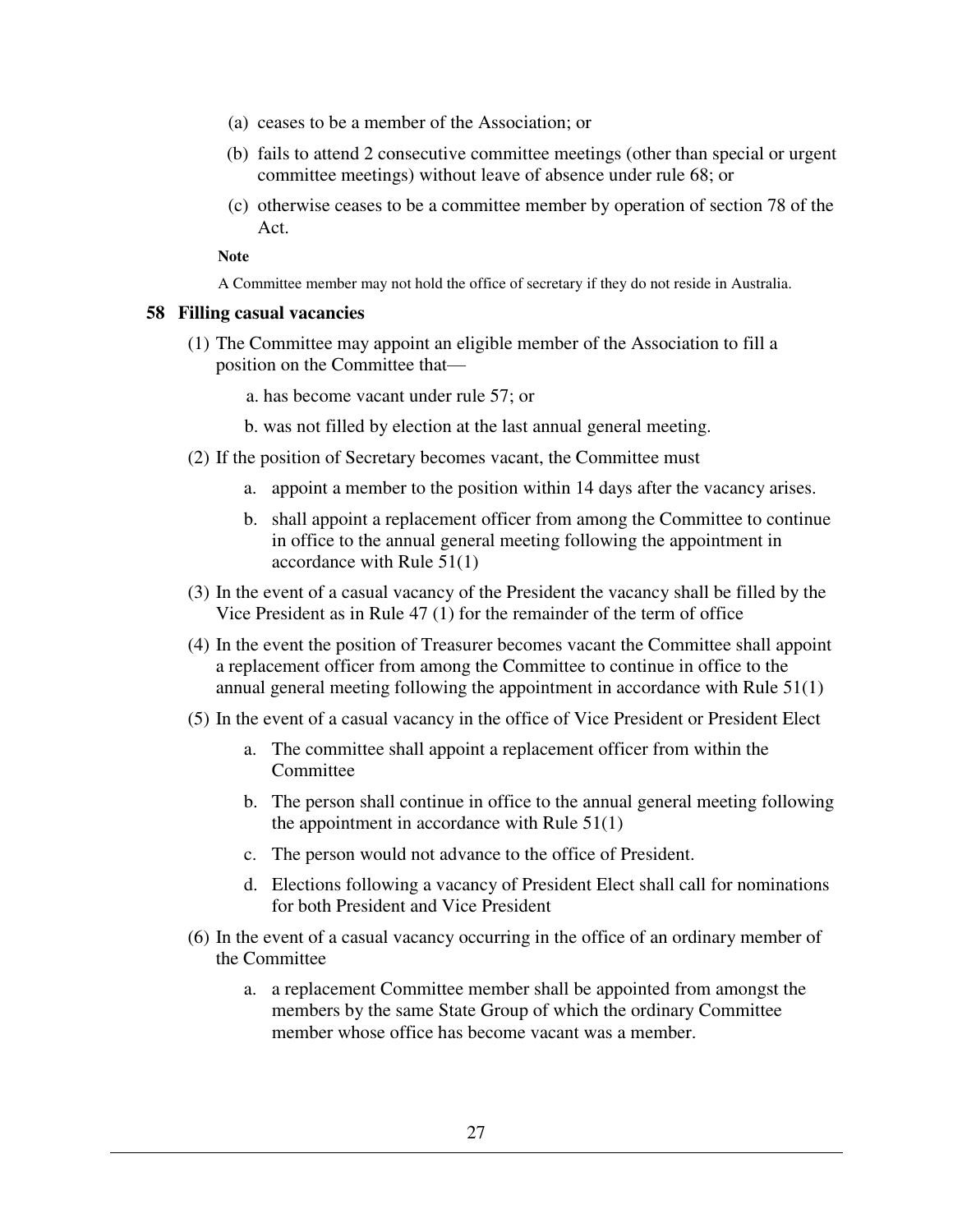- b. any person so appointed shall hold office ,subjects to these Rules, up to the annual general meeting next following the date of the appointment and shall be eligible for re-appointment
- (7) Rule 56 applies to any committee member appointed by the Committee under subrule  $(1)$  or  $(2)$ .
- (8) The Committee may continue to act despite any vacancy in its membership.

# **Division 4—Meetings of Committee**

# **59 Meetings of Committee**

- (1) The Committee must meet at least 2 times in each year at the dates, times and places determined by the Committee.
- (2) The date, time and place of the first committee meeting must be determined by the members of the Committee as soon as practicable after the annual general meeting of the Association at which the members of the Committee were elected.
- (3) Special committee meetings may be convened by the President or by any 4 members of the Committee.

# **60 Notice of meetings**

- (1) Notice of each committee meeting must be given to each committee member no later than 7 days before the date of the meeting.
- (2) Notice may be given of more than one committee meeting at the same time.
- (3) The notice must state the date, time and place of the meeting.
- (4) If a special committee meeting is convened, the notice must include the general nature of the business to be conducted.
- (5) The only business that may be conducted at the meeting is the business for which the meeting is convened.

# **61 Urgent meetings**

- (1) In cases of urgency, a meeting can be held without notice being given in accordance with rule 60 provided that as much notice as practicable is given to each committee member by the quickest means practicable.
- (2) Any resolution made at the meeting must be passed by an absolute majority of the Committee.
- (3) The only business that may be conducted at an urgent meeting is the business for which the meeting is convened.

# **62 Procedure and order of business**

(1) The procedure to be followed at a meeting of a Committee must be determined from time to time by the Committee.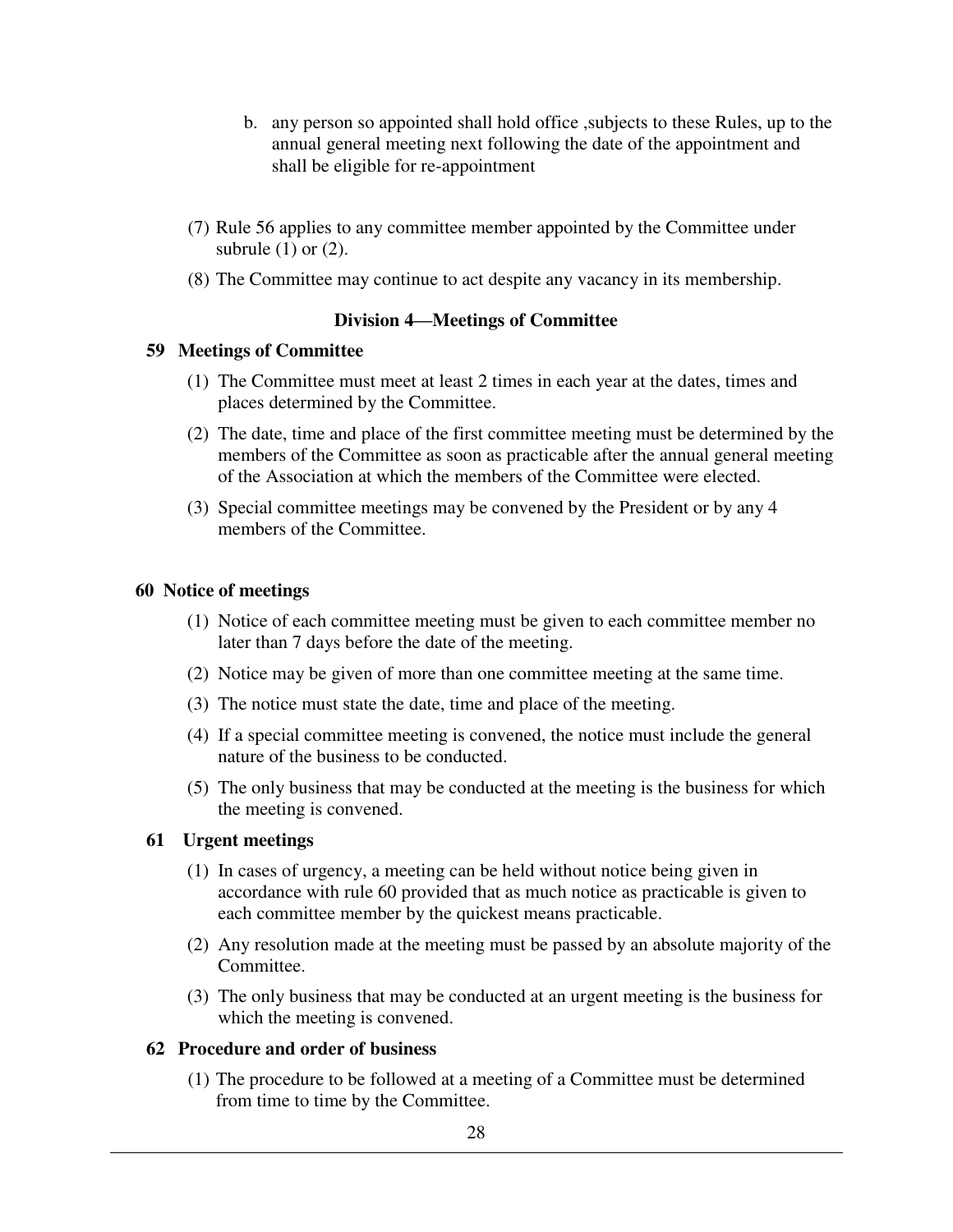- (2) The order of business may be determined by the members present at the meeting.
- (3) At meetings of the Committee the President and on his/her absence the Vice President shall preside

# **63 Use of technology**

- (1) A committee member who is not physically present at a committee meeting may participate in the meeting by the use of technology that allows that committee member and the committee members present at the meeting to clearly and simultaneously communicate with each other.
- (2) For the purposes of this Part, a committee member participating in a committee meeting as permitted under subrule (1) is taken to be present at the meeting and, if the member votes at the meeting, is taken to have voted in person.
- (3) Meetings of the Committee may be duly convened and held by way of telephone, video conferencing link-up or other medium for electronic communication available for such purpose from time to time as long as;
	- a. the number and category of persons participating and physically present would constitute a quorum for the purposes of these Rules;
	- b. due notice of the meeting and of the intention to use medium of electronic communication has been given to all persons entitled to notice of the meeting;
	- c. each of the participants acknowledge
		- i. each participant's presence to the person presiding;
		- ii. that the meeting is being convened as a duly constituted meeting;
		- iii. the participant can hear the other participants;
	- d. the person presiding is satisfied with the identification of each of the participants at the commencement of the meeting and the presence of a quorum; and
	- e. voting of the participants on all issues is able to be clearly ascertained by the presiding person
	- f. all such meetings shall be audio taped
- (4) No person participating in any meeting conducted pursuant to this Rule 64 shall disconnect communication during the course of any meeting without the consent of the person presiding and in default of such consent or proven failure of the connection of all participants at the meeting shall be deemed to have been a present and to have formed part of the quorum during the whole meeting.
- (5) The person presiding shall sign minutes of the proceedings conducted and such minutes shall be evidence of the matters discussed and resolutions passed.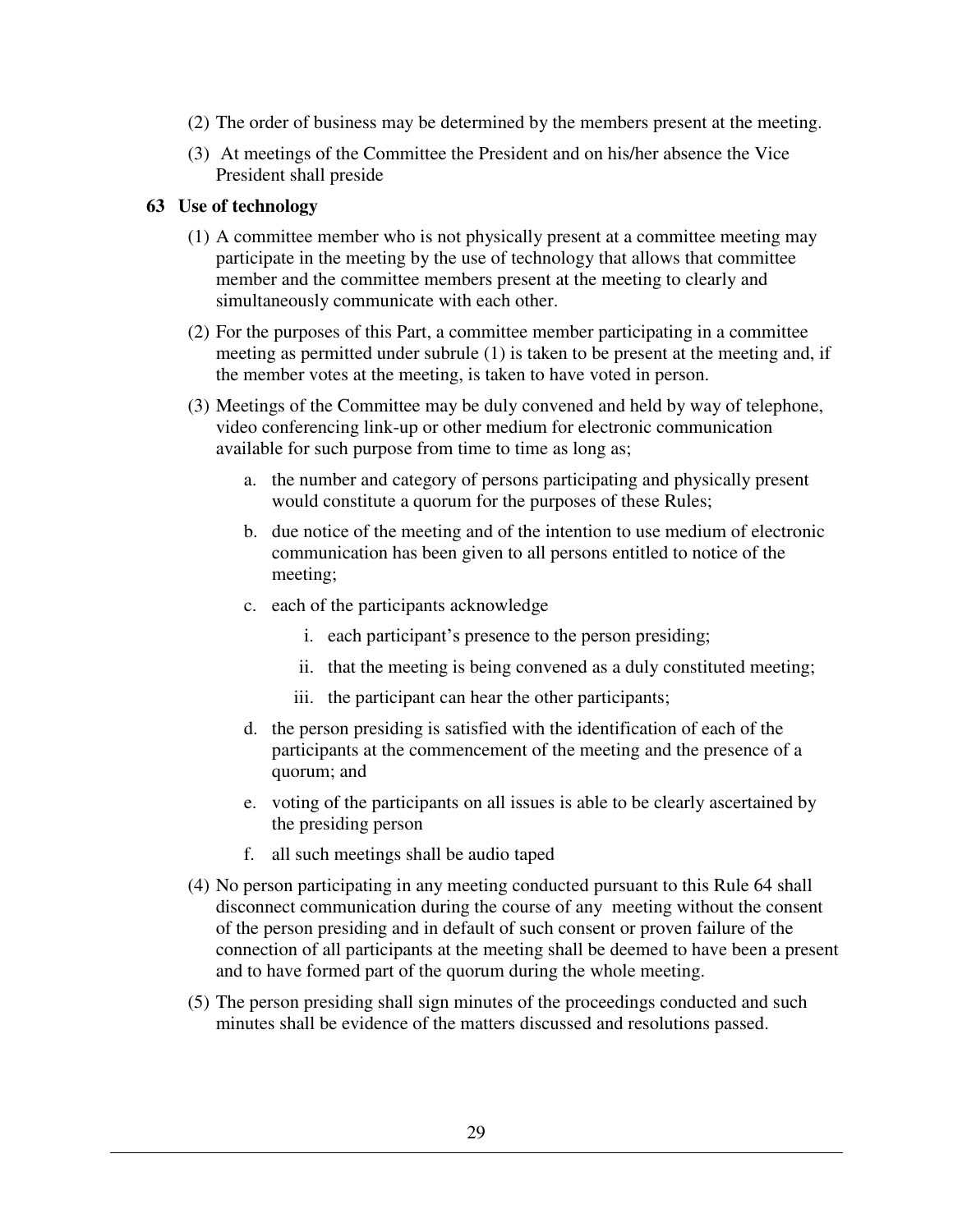# **64Circulatory Resolutions**

- (1) If a majority of the members of a Committee from time to time in office have signed a document containing a statement that they are in favour of a resolution of the members of the Committee,
	- a. an ordinary resolution in those terms shall be deemed to have been passed at a meeting of the Committee held on the day on which the document was signed and at the time at which the document was last signed by a Committee member or,
	- b. if the Committee members signed the document on different days, on the day which , and at the time which, the document was last signed by a Committee member.
- (2) The provisions of Rule 64(1a) shall apply with due alternation of details to a special resolution if at least three quarters of the Committee members from time to time in office have signed a document containing a statement that they are in favour of such a special resolution.
- (3) For the purposes of Rule 64 subrules 1a and 1b, two or more separate documents containing statements in identical terms, each of which is signed by one or more Committee members shall be deemed to constitute one document containing a statement in those terms signed by Committee members on the respective dyas on which they signed the separate documents.
- (4) A reference in Rule 64 subrules 3a and 3b to a majority of Committee members of three-quarters of the Committee members shall not include a reference to a Committee member who, at a meeting of the Committee, would not be entitled to vote on the resolution.

# **65 Quorum**

- (1) No business may be conducted at a Committee meeting unless a quorum is present.
- (2) The quorum for a committee meeting is the presence (in person or as allowed under rule 63) of a majority of the committee members holding office. Five voting members of the Committee, including the President and/ or Vice President constitute a quorum.
- (3) If a quorum is not present within 30 minutes after the notified commencement time of a committee meeting—
	- (a) in the case of a special meeting—the meeting lapses;
	- (b) in any other case—the meeting must be adjourned to a date no later than 14 days after the adjournment and notice of the time, date and place to which the meeting is adjourned must be given in accordance with rule 60.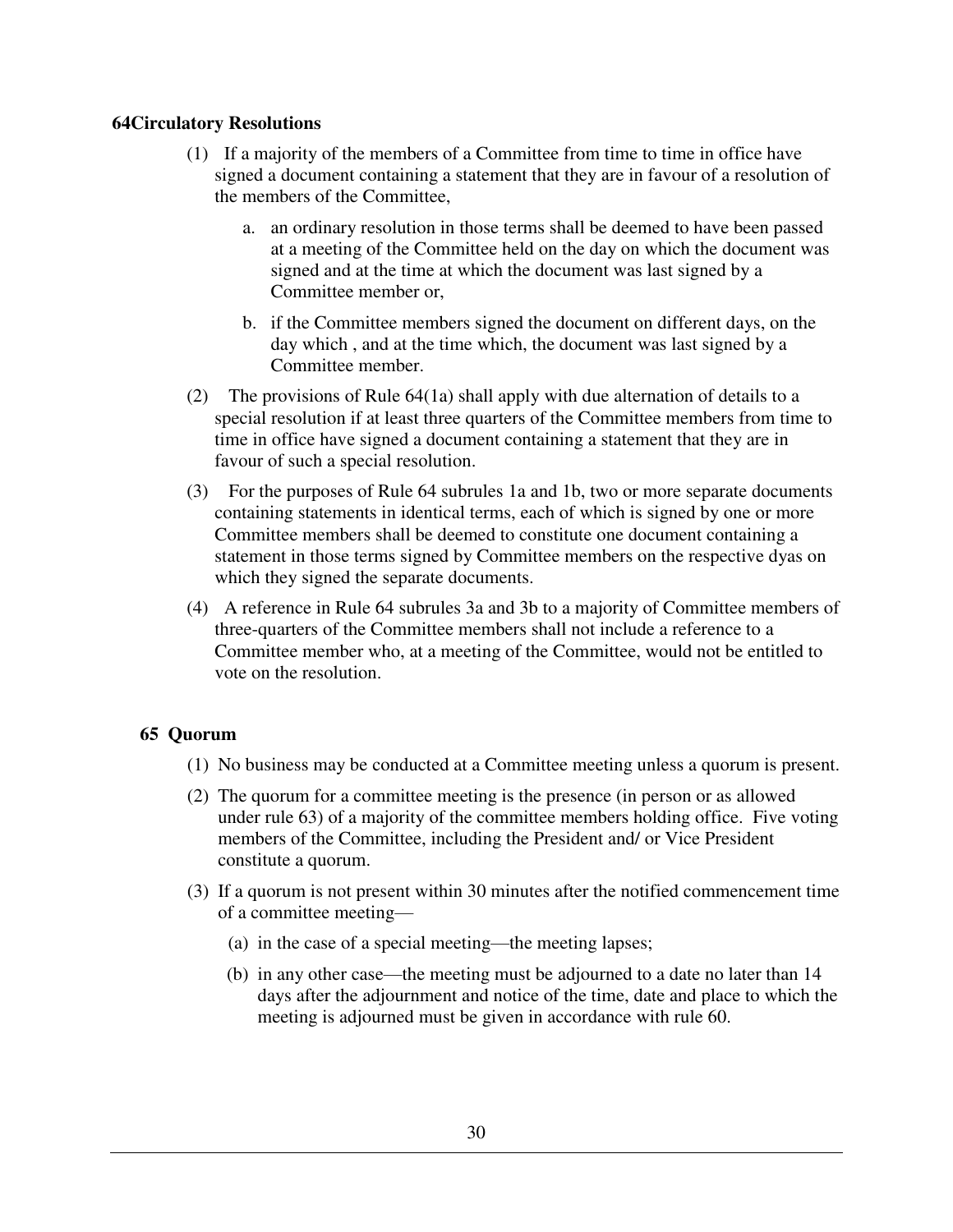### **66 Voting**

- (1) On any question arising at a committee meeting, each committee member with voting rights present at the meeting has one vote.
- (2) A motion is carried if a majority of committee members with voting rights present at the meeting vote in favour of the motion.
- (3) Subrule (2) does not apply to any motion or question which is required by these Rules to be passed by an absolute majority of the Committee.
- (4) If votes are divided equally on a question, the Chairperson of the meeting has a second or casting vote.
- (5) Voting by proxy is not permitted.

# **67 Conflict of interest**

- (1) A committee member who has a material personal interest in a matter being considered at a committee meeting must disclose the nature and extent of that interest to the Committee.
- (2) The member—
	- (a) must not be present while the matter is being considered at the meeting; and
	- (b) must not vote on the matter.

#### **Note**

Under section 81(3) of the Act, if there are insufficient committee members to form a quorum because a member who has a material personal interest is disqualified from voting on a matter, a general meeting may be called to deal with the matter.

- (3) This rule does not apply to a material personal interest—
	- (a) that exists only because the member belongs to a class of persons for whose benefit the Association is established; or
	- (b) that the member has in common with all, or a substantial proportion of, the members of the Association.

### **68 Minutes of meeting**

- (1) The Committee must ensure that minutes are taken and kept of each committee meeting.
- (2) The minutes must record the following—
	- (a) the names of the members in attendance at the meeting;
	- (b) the business considered at the meeting;
	- (c) any resolution on which a vote is taken and the result of the vote;
	- (d) any material personal interest disclosed under rule 67.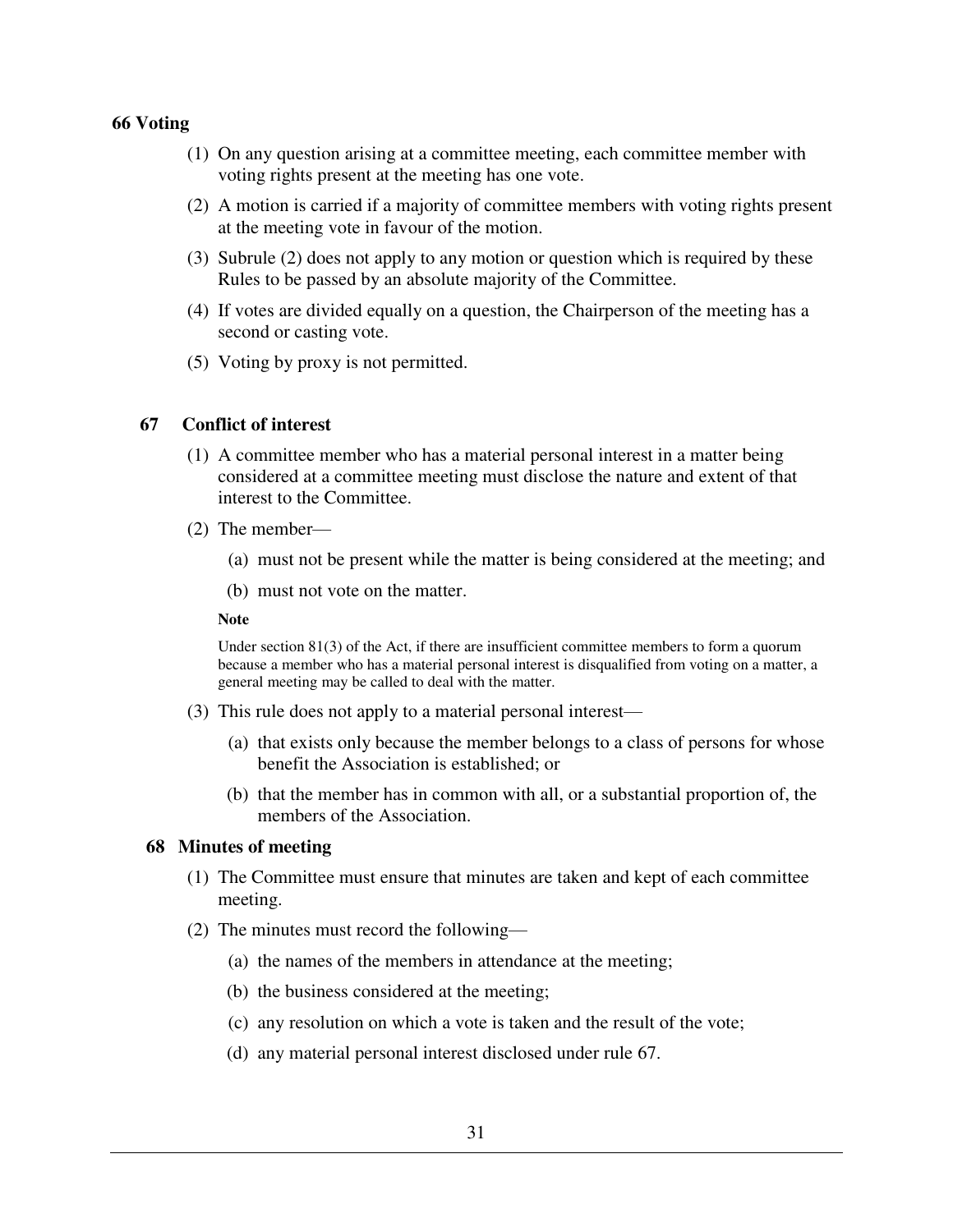### **69 Leave of absence**

- (1) The Committee may grant a committee member leave of absence from committee meetings for a period not exceeding 3 months.
- (2) The Committee must not grant leave of absence retrospectively unless it is satisfied that it was not feasible for the committee member to seek the leave in advance.

### **PART 6—FINANCIAL MATTERS**

# **70 Source of funds**

The funds of the Association may be derived from joining fees, annual registration fees, donations, fund-raising activities, grants, interest and any other sources approved by the Committee.

# **71 Management of funds**

- (1) The Association must open an account with a financial institution from which all expenditure of the Association is made and into which all of the Association's revenue is deposited.\_(2)Subject to any restrictions imposed by a general meeting of the Association, the Committee may approve expenditure on behalf of the Association.
- (3) The Committee may authorise the Treasurer to expend funds on behalf of the Association (including by electronic funds transfer) up to a specified limit without requiring approval from the Committee for each item on which the funds are expended.
- (4) All cheques, drafts, bills of exchange, promissory notes and other negotiable instruments must be signed by 2 signatories of the Association. The following positions shall be signatories of the Association:
	- (a) Executive Officer
	- (b) Treasurer
	- (c) President.
- (5) All funds of the Association must be deposited into the financial account of the Association no later than 5 working days after receipt.
- (6) With the approval of the Committee, the Treasurer may maintain a cash float provided that all money paid from or paid into the float is accurately recorded at the time of the transaction.

# **72 Financial records**

- (1) The Association must keep financial records that—
	- (a) correctly record and explain its transactions, financial position and performance; and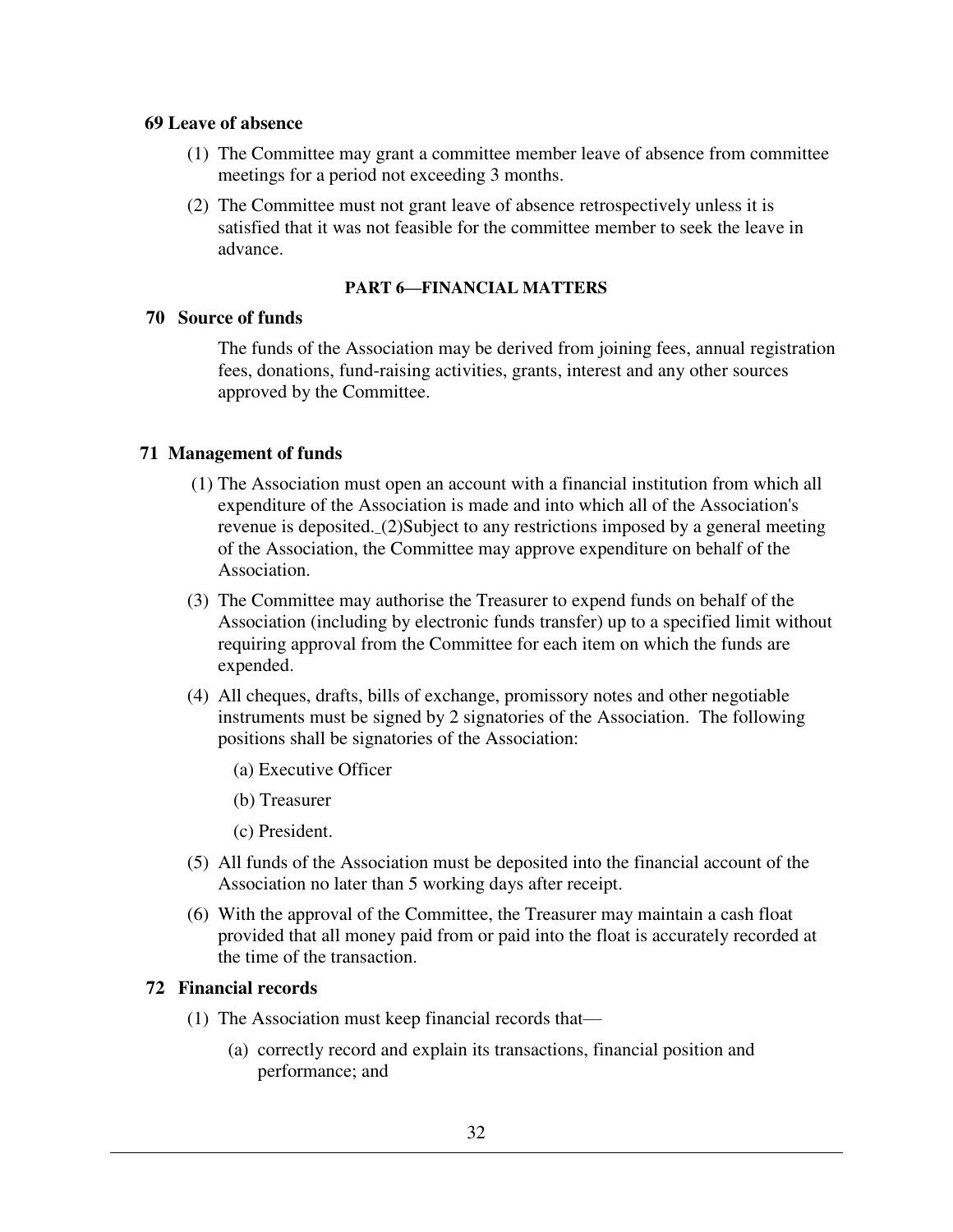- (b) enable financial statements to be prepared as required by the Act.
- (2) The Association must retain the financial records for 7 years after the transactions covered by the records are completed.
- (3) The Treasurer must keep in his or her custody, or under his or her control—
	- (a) the financial records for the current financial year; and
	- (b) any other financial records as authorised by the Committee.

# **73 Financial statements**

- (1) For each financial year, the Committee must ensure that the requirements under the Act relating to the financial statements of the Association are met.
- (2) Without limiting subrule (1), those requirements include—
	- (a) the preparation of the financial statements;
	- (b) if required, the review or auditing of the financial statements;
	- (c) the certification of the financial statements by the Committee;
	- (d) the submission of the financial statements to the annual general meeting of the Association;
	- (e) the lodgement with the Registrar of the financial statements and accompanying reports, certificates, statements and fee.

# **PART 7—GENERAL MATTERS**

#### **74 Common seal**

- (1) The Association may have a common seal.
- (2) If the Association has a common seal—
	- (a) the name of the Association must appear in legible characters on the common seal;
	- (b) a document may only be sealed with the common seal by the authority of the Committee and the sealing must be witnessed by the signatures of two committee members;
	- (c) the common seal must be kept in the custody of the Secretary.

#### **75 Registered address**

The registered address of the Association is—

- (a) the address determined from time to time by resolution of the Committee; or
- (b) if the Committee has not determined an address to be the registered address—the postal address of the Secretary.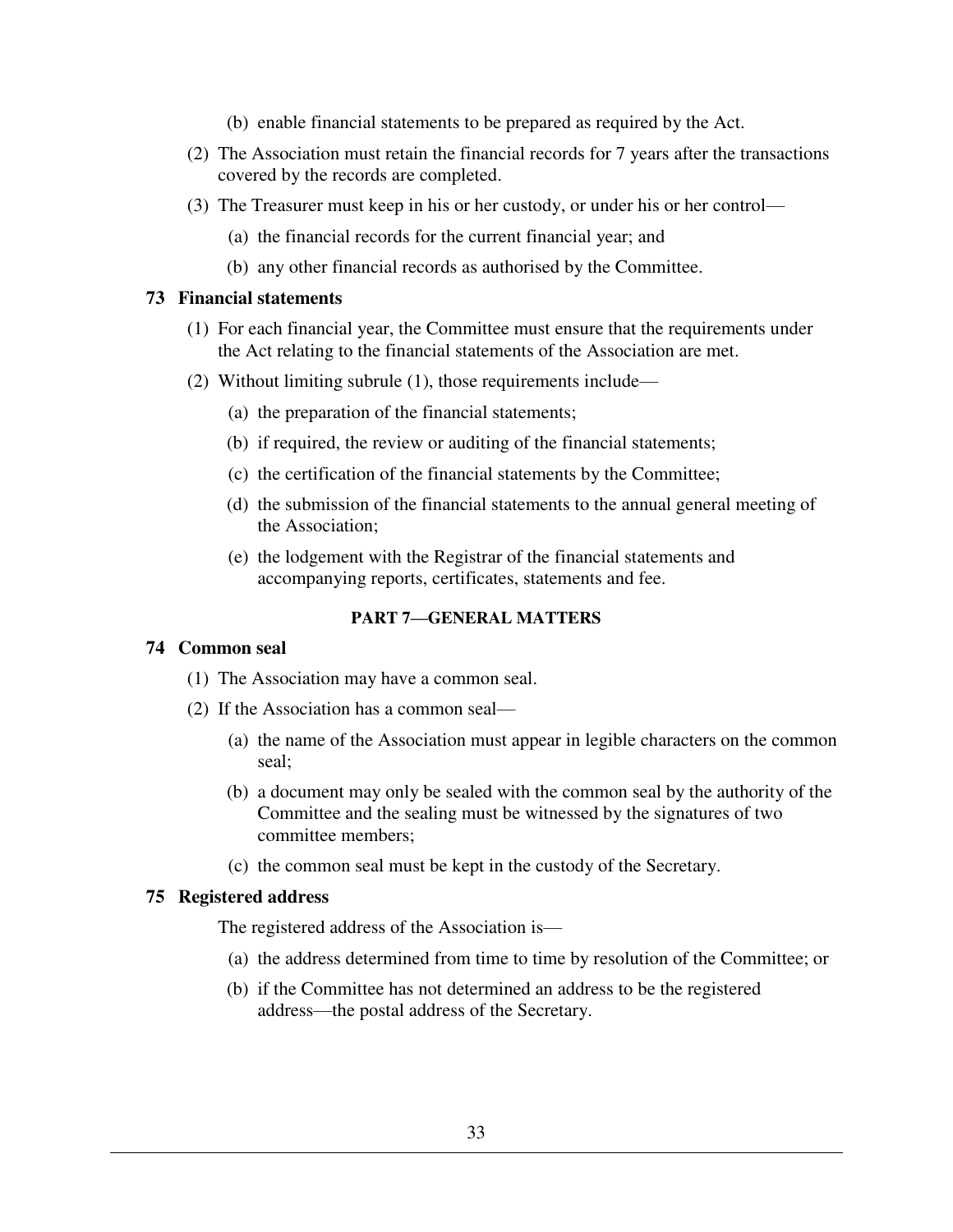# **76 Notice requirements**

- (1) Any notice required to be given to a member or a committee member under these Rules may be given—
	- (a) by handing the notice to the member personally; or
	- (b) by sending it by post to the member at the address recorded for the member on the register of members; or
	- (c) by email or facsimile transmission.
- (2) Subrule (1) does not apply to notice given under rule 61.
- (3) Any notice required to be given to the Association or the Committee may be given—
	- (a) by handing the notice to a member of the Committee; or
	- (b) by sending the notice by post to the registered address; or
	- (c) by leaving the notice at the registered address; or
	- (d) if the Committee determines that it is appropriate in the circumstances—
		- (i) by email to the email address of the Association or the Secretary; or
		- (ii) by facsimile transmission to the facsimile number of the Association.

### **77 Custody and inspection of books and records**

- (1) Except as otherwise provided in these Rules, the secretary shall keep in his or her custody or control all books, documents and securities of the Association.
- (2) Members may on request inspect free of charge—
	- (a) the register of members;
	- (b) the minutes of general meetings;
	- (c) subject to subrule (2), the financial records, books, securities and any other relevant document of the Association, including minutes of Committee meetings.

#### **Note**

See note following rule 17 for details of access to the register of members.

- (3) The Committee may refuse to permit a member to inspect records of the Association that relate to confidential, personal, employment, commercial or legal matters or where to do so may be prejudicial to the interests of the Association.
- (4) The Committee must on request make copies of these rules available to members and applicants for membership free of charge.
- (5) Subject to subrule (2), a member may make a copy of any of the other records of the Association referred to in this rule and the Association may charge a reasonable fee for provision of a copy of such a record.
- (6) For purposes of this rule—